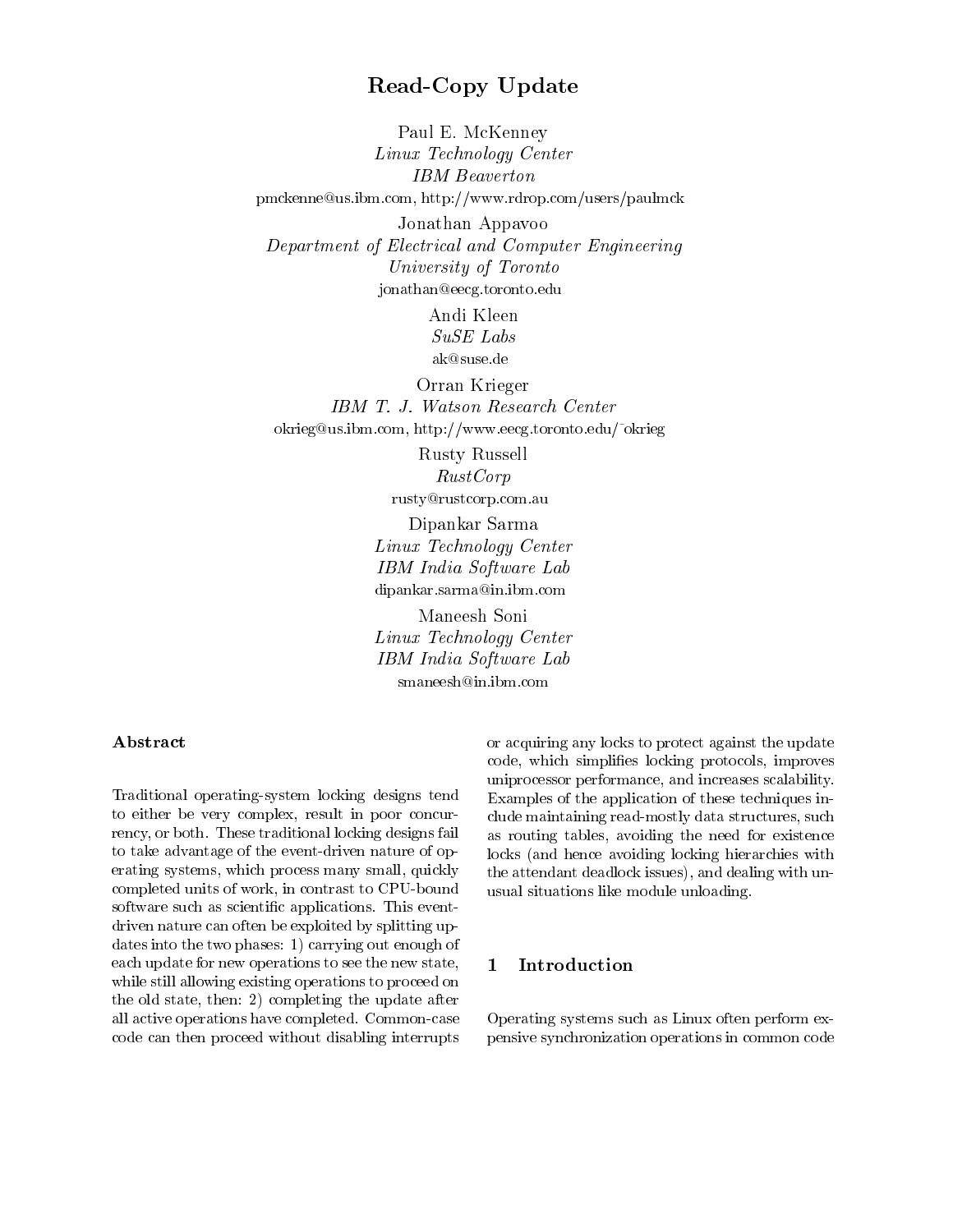

Figure 1: Race Between Teardown and Use of Service

paths to protect against infrequent destructive modifications. For example, a read access to a shared file descriptor must acquire a lock to protect against infrequent file struct expansions. As another example, code accessing a kernel module must increment a reference count to protect itself against infrequent module unloads. These synchronization operations on the common code paths result in increased overhead, reduced scalability on a multiprocessor, and are often the sole reason for complex lock hierarchies, which both increase complexity and introduce hard-to-solve deadlock-avoidance issues when locks must be acquired out of order.

Let us consider the example of kernel module unloading. A schematic of accesses racing with the unloading of a module is shown in Figure 1, with time increasing to the right. Operations 1A, 1B, 2A, and 2B denote in-kernel code sequences that do not yield the CPU. The slanted arrows depict invocations of the module and responses from the module. The arrows are not vertical because code executed, interrupts taken, and memory error-correction events can result in delay between a decision to use a module and the unload of that module. For example, when Operation 1B started, the module was loaded, but was unloaded before it could be invoked. Unless Operation 1B has been coded to allow for this, the result is most likely an "oops".

There are a number of ways of handling this race, which will be covered in Sections 2 and 7. One of these ways is read-copy update. The key observation leading to read-copy update is that Operation 2B, which started after the module was unloaded, is not sub ject to this race condition. This suggests



Figure 2: Read-Copy Update Handling Race

that the module-unloading procedure should provide a "grace period" during which ongoing operations (e.g., Operation 1B) are allowed to continue using the module, but new operations (e.g., Operation 2B) are told that the module is no longer loaded (see Figure 2).

This grace period extends until after the end of all operations that started before the beginning of the grace period. Therefore, any operation that sees the module still loaded is guaranteed to be able to use it. Once the grace period expires, the system may complete any required cleanup, in this case, unmapping the module and freeing up the associated data structures.

The end of a grace period is detected indirectly: when every CPU (or task, in preemptive environments) has passed through a "quiescent state", the grace period may end. A "quiescent state" is a point in the code at which it is guaranteed that all previous operations have completed. For example, in a non-preemptive kernel, context switch is a quiescent state for a given CPU. In Figures 1 and 2, the quiescent states occur between the dashed boxes representing the operations.

Use of quiescent states is pessimistic in the sense that it forces us to wait until all pre-existing operations on all data structures have completed, when in fact only a few (or none!) of them might be using the data structure of interest. This pessimistic approach allows us to deduce that a given data structure is no longer referenced without having to use locks or atomic operations. This in turn provides good performance and scalability, and may be used in event-driven systems (such as the Linux kernel)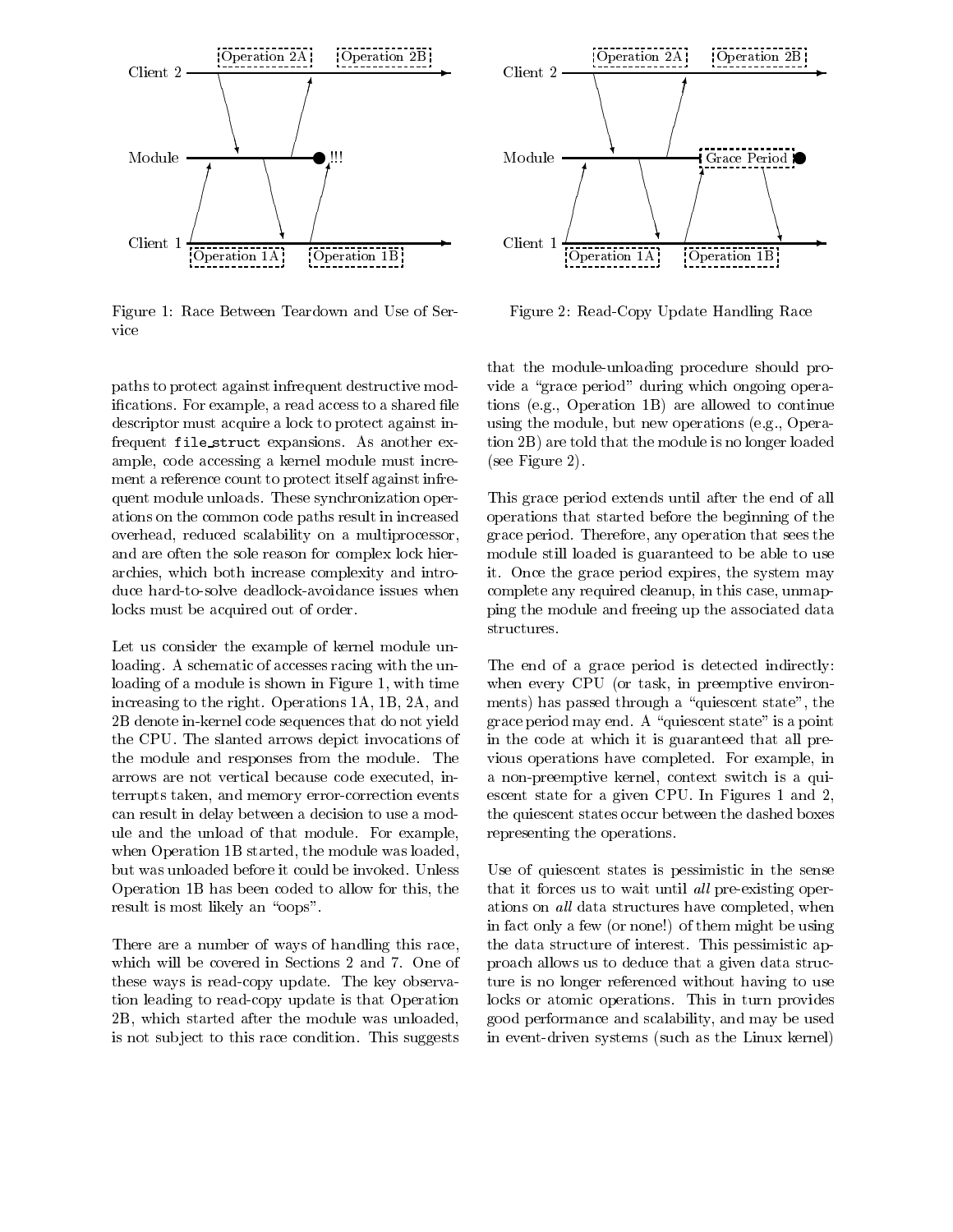where operations complete quickly.

Implementations may choose different sets of quiescent states, in fact, thus far, four different strategies have been used:

- DYNIX/ptx 2.1 (1993) and Rusty Russell's first in wait for rcu() patch [Russell01a] simply execute onto each CPU in turn. Once they have done this, each CPU has seen at least one context switch. Since context switch on a CPU is a quiescent state for non-preemptive kernels, this procedure finds the end of a grace period, as required. This mechanism is appropriate if blocking and preemption are prohibited in read-side critical sections. These implementations track quiescent states on a per-CPU basis. See Section 4 for an implementation of this approach.
- DYNIX/ptx 4.0 (1994) and Dipankar Sarma's  $m<sub>0</sub>$ read-copy-update patch for Linux use context switch, execution in the idle loop, execution in user mode, system call entry, trap from user mode, and CPU offline (this last for DYNIX/ptx only) as the quiescent states. Once each CPU has passed through at least one of these quiescent states, any pre-existing operations are guaranteed to have completed. This approach is appropriate for kernels that prohibit blocking and preemption in read-side critical sections. These implementations track quiescent states on a per-CPU basis. See Section 6.2 for a design outline.
- $\bullet$  Rusty Russell's second wait\_for\_rcu() patch [Russell01b] uses voluntary context switch as the sole quiescent state. This approach is appropriate for kernels that allow preemptions, but not voluntary context switches, in read-side critical sections. This implementation tracks quiescent states on a per-task basis. See the patch for more details.
- Tornado's and K42's "generation" facility ampl tracks beginnings and ends of operations. When an operation begins, it increments a per-CPU current generation counter. When the operation ends, it decrements this same counter. When the counter goes to zero, then all preexisting operations that began their execution on that CPU are guaranteed to have completed. This approach is appropriate for kernels that allow both preemption and voluntary context switches in read-side critical sections. These

implementations track quiescent states on a per-thread ("task" in Linux) basis. See Section 6.1 for a design outline.

Read-copy update provides a grace period to concurrent accesses by performing destructive updates in two phases: 1) carrying out enough of each update for new operations to see the new state, while allowing pre-existing operations to proceed on the old state, then 2) completing the update after the grace period expires, so that all pre-existing operations have completed. This splitting of destructive updates has resulted in read-copy update being called "two-phase update" in some academic circles.

Read-copy update works best when: 1) it is possible to divide an update into two phases, 2) it is possible for common-case operations to proceed on stale data (e.g. continuing to handle operations by a module being unloaded), and 3) destructive updates are very infrequent. We have found that these situations are very common in existing operating systems. This paper lists how read-copy update has been used in DYNIX/ptx, Tornado, and K42. The paper also shows some \toy" examples and describes patches that provide and use read-copy update in Linux.

## 2 Toy Example of Read-Copy Update Usage

This section presents a simple circular doubly linked-list example, showing code fragments comparing a reference-counting locking algorithm taken from Linux with its read-copy-update equivalent. This "toy" example illustrates the time and complexity overhead of the different approaches. The same techniques discussed here can be applied to both specic data structures, like this linked-list example, or larger synchronization problems, as discussed in Section 5. Additional locking algorithms are presented in Section 7.

For each algorithm, we present a search() and a  $\alpha$  delete $\gamma$  function. The search search and  $\gamma$  and  $\gamma$ turns a pointer to an element in the list given its addr, and does whatever operation is required to prevent that element from being freed up. The delete() algorithm arranges for the specied element to eventually be freed up. Of course, the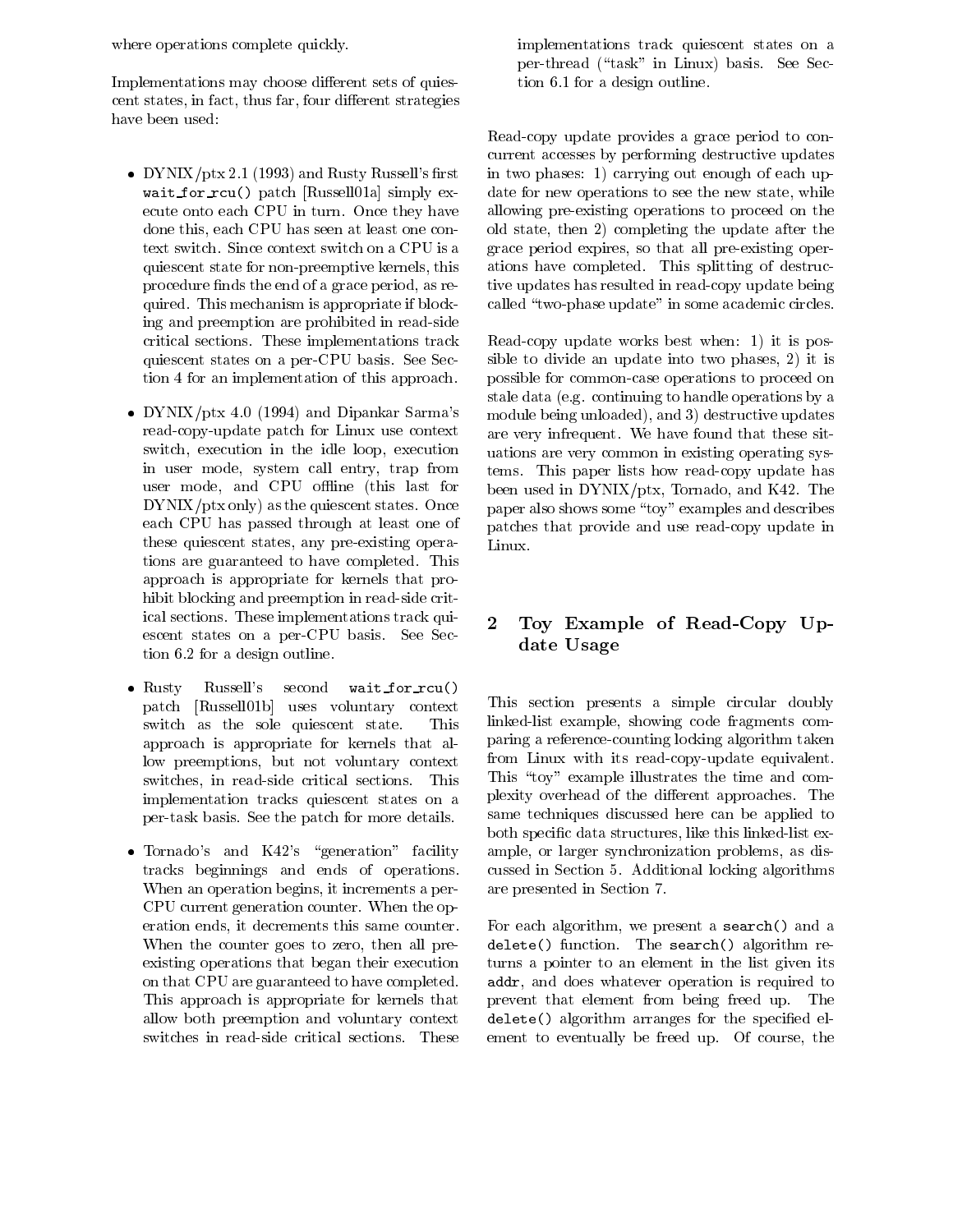```
1 struct el {
\mathcal{D}struct el *next;
3
     struct el *prev;
4 spinlock_t lock;
.5
     long address;
6 long data;
7 long refcnt;
     long deleted; /* read-copy only... */
8
9 struct kmem_defer_item kd; /* " " */
10 };
```
Figure 3: List Element Data Structure

```
1 struct el search(long addr)
2 {
3 read_lock(&list_lock);
4 p = head->next;
5 while (p := head) {
6 if (p-\texttt{zaddress} == \texttt{addr}) {
7 atomic_inc(&p->refcnt)
8 read_unlock(&list_lock);
9 return (p);
10 }
11
        p = p->next;12\mathbf{r}12 }
13
     13 read_unlock(&list_lock);
14
     return (NULL);
15 }
```
Figure 4: Reference-Counted Search

delete() operation may not be able to free up the element immediately due to concurrent searches. Figure 3 shows the list-element data structure used in these search() and delete() functions.

## Delete

Figure 4, Figure 5, and Figure 6 show referencecounted search, release, and deletion, respectively. These code fragments are (severely) distilled from neigh lookup() and friends in Linux 2.4.2. These substitutions code fragments depart from the neigh lookup() implementation by collapsing neigh force gc() into the delete() function.

Figure 7 shows how the reference-counted search() and delete() functions might be used. Lines 3 14 through 5 show how a read-only operation might be carried out. Note that this read-only access still results in cachelines being bounced by lines 3, 7, and 8 of Figure 4 and by line 3 of Figure 5. Lines 9

```
1 static void release(struct el *p)
2 {
3
     3 if (atomic_dec_and_test(&p->el_refcnt) {
4 kfree(p);
5
     \mathcal{F}5 }
6 }
```
Figure 5: Reference-Counted Release

```
1 struct el delete(struct el *p)
-2 -2\overline{3}3 write_lock(&list_lock);
\overline{4}p->next->prev = p->prev;
5 p->prev->next = p->next;
6
     release(p);
7 write_unlock(&list_lock);
8 }
```
Figure 6: Reference-Counted Deletion

through 15 of Figure 7 show how an update operation, possibly including a deletion, might be carried out. Note that although the cacheline bouncing in lines 3 and 8 of Figure 4 can be greatly reduced by using a brlock, this change would make the writeside locking on lines 3 and 7 of Figure 6 much more costly.

# 2.2 Read-Copy Update Search and

Figure 8 and Figure 9 show read-copy search and deletion, respectively.

```
1 /* Read-only access. */
 \overline{2}3 p = search(addr);4 /* Read-only access to p. */
 5 release(p);
6
7 /* Access and deletion. */
9 p = search(addr);
10 /* Access and update p. */
11 if (to_be_deleted) {
12 delete(p);
13 } else {
      relcase(p);15 }
```
Figure 7: Reference-Counted search/delete Usage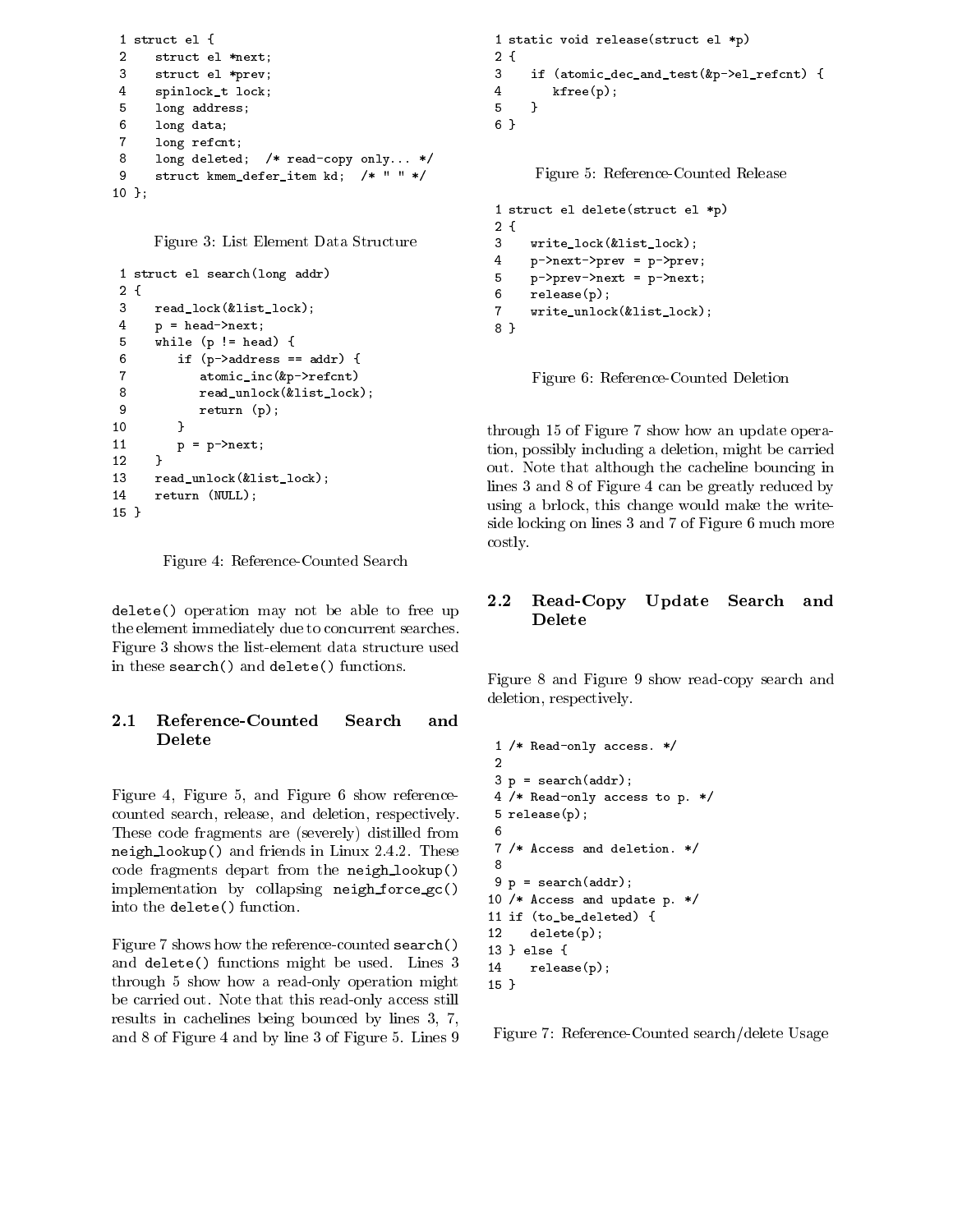```
1 struct el *search(long addr)
2 {
3 struct el *p;
5 p = head \rightarrow next;6
      while (p != head) {
7 if (p-\texttt{zddress} == \texttt{addr}) {
8 return (p);
9
 9 }
10 p = p - \lambda n e x t;
      <sup>}</sup>
1111 }
12 return (NULL);
13<sup>1</sup>
```
13 }

Figure 8: Read-Copy Search

The search() function can return a reference to an already-deleted element, but the kfree\_rcu() guarantees that the element will not be freed (and thus possibly re-used for some other purpose) while this reference exists (see Figure 20 for a definition of  $k$ free random ()). There are a number of techniques of the  $\mathcal{L}_{\mathcal{A}}$ that may be used to ensure that search() returns references only to elements that have not yet been deleted; see Section 7.3 for an example. However, there are quite a few algorithms that tolerate "stale" data", for example, many algorithms that track state external to the machine must deal with stale data in any case due to communications delays.

The delete function is quite similar to that of a single-threaded application, with the addition of locking, and with kfree() replaced by The internal implementation of  $k$ free $rcu()$ .  $\mathbf{r}$  and  $\mathbf{r}$  and a grace period before free  $\mathbf{r}$  and  $\mathbf{r}$ the specied block of memory (see Section 4.2), and also provides the required read-write barriers that allow this function to execute correctly on weakly consistent machines.

The search() function contains absolutely no locks or atomic instructions, which means that the performance of this function will scale with CPU core clock rate, rather than the much slower memory latencies for an implementation based on locks or atomic operations. In addition, the search() does not disable interrupts, which means that read-copy 2.3 update can improve performance of UP as well as SMP kernels. However, search() can return stale data. This can be prevented, if need be, see for example Section 7.3.

Note that delete() is very similar to its referencecount counterpart, including the global lock. This particular implementation will therefore give good

```
1 void delete(struct el *p)
2 {
3
     3 spin_lock(&list_lock);
4 p->next->prev = p->prev;
5
     5 p->prev->next = p->next;
6 spin_unlock(&list_lock);
7 kfree_rcu(p, NULL);
8 }
```
Figure 9: Read-Copy Deletion

```
1 /* Read-only access. */
 \mathcal{L}3 p = search(addr);4 /* Read-only access to the structure. */
 5 /* Next yield of CPU acts as release. */
6
7 /* Access and deletion. */
8
9 spin_lock(&list_lock);
10 p = search(addr);11 /* Access and update p. */
12 spin_unlock(&list_lock);
13 if (to_be_deleted) {
14delete(p);15 }
-- -
16 /* Next yield of CPU acts as release. */
```
Figure 10: Read-Copy search/delete Usage

speedups only if there are many more searches than deletions. In many situations (e.g., routing-table updates), this will be the case. In other situations, the deletion function might use a more complex but more highly parallel design.

Figure 10 shows how the read-copy search() and delete() functions might be used. Line 3 shows how a read-only operation might be carried out. Note that there is absolutely no cacheline bouncing if all operations are read-only. Lines 9-15 show how an update operation, possibly including a deletion, might be carried out. The list lock serializes concurrent modications.

## Discussion

The reference-count and read-copy search() and delete () functions each matrix control strengths. The stre read-copy functions avoid all cacheline bouncing for reading tasks, but can return references to deleted elements, and cannot hold a reference to elements across a voluntary context switch. There are hybrid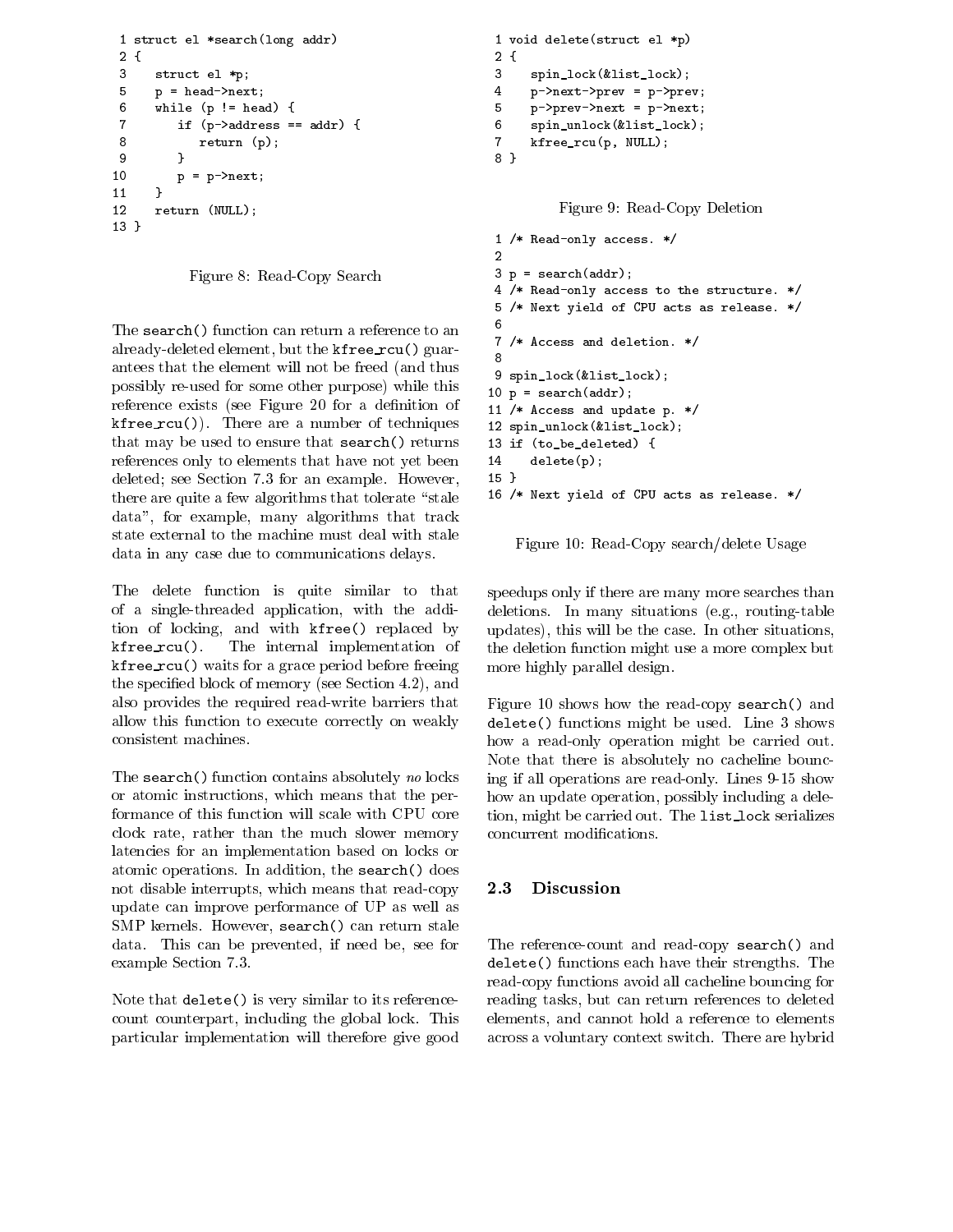

Figure 12: Element B Unlinked From List

designs that combine the strengths of these techniques; a few of these are shown in Section 7.

#### 2.4 Read-Copy Deletion Animated

This section steps through the read-copy deletion function shown in Figure 9 using the example list shown in Figure 11.

To delete element B, the updater task acquires list lock to exclude other list manipulation (line 3 in Figure 9), unlinks element B from the list (lines 4 and 5), and releases list lock (line 6). This results in the situation shown in Figure 12. This action constitutes the first phase of the update.

At this point, any subsequent searches of the list (see Figure  $8$ ) will find that element  $B$  has been deleted. However, ongoing searches, such as that of the reader task (which is executing line 6 of Figure 8, may still nd element B: these tasks see stale data. This stale data has been flagged so that it may be easily ignored [Pugh90], as illustrated in Section 7.3. In some cases, stale data may be tolerated, for example, data representing external state, such  $2.5$ as routing tables, can be stale in any case due to unavoidable update delays.

Finally, the updater task passes a pointer to element B to the kfree rcu() primitive (line 7 of Figure 9), which adds the memory to a list waiting to be freed,



Figure 13: List After Grace Period



Figure 14: List After Element B Returned to Freelist

as shown in Figure 13.

The question answered by read-copy update is "when is it safe to return element B to the freelist?" The answer is "as soon as each pre-existing operation completes", since any new searches will be unable to acquire a reference to element B. All pre-existing operations are guaranteed to have completed at the end of a grace period. The end of the grace period is detected via quiescent states, as noted earlier.

At this point, kfree\_rcu() can safely return element B to the freelist potentially for immediate reuse, as shown in Figure 14.

For this return to freelist to be safe, the reader task must be prohibited from retaining a reference to element B across a quiescent state. This is equivalent to the prohibition against maintaining similar references outside of the corresponding critical sections in traditional locking. In either case, the data structure might be arbitrarily modified in the meantime, possibly rendering the reference invalid.

#### Architectural Trends and Locking Algorithms

Figure 15 shows the historical memory-latency ratios for Sequent's computers. The latency ratio shown in this figure represents the number of in-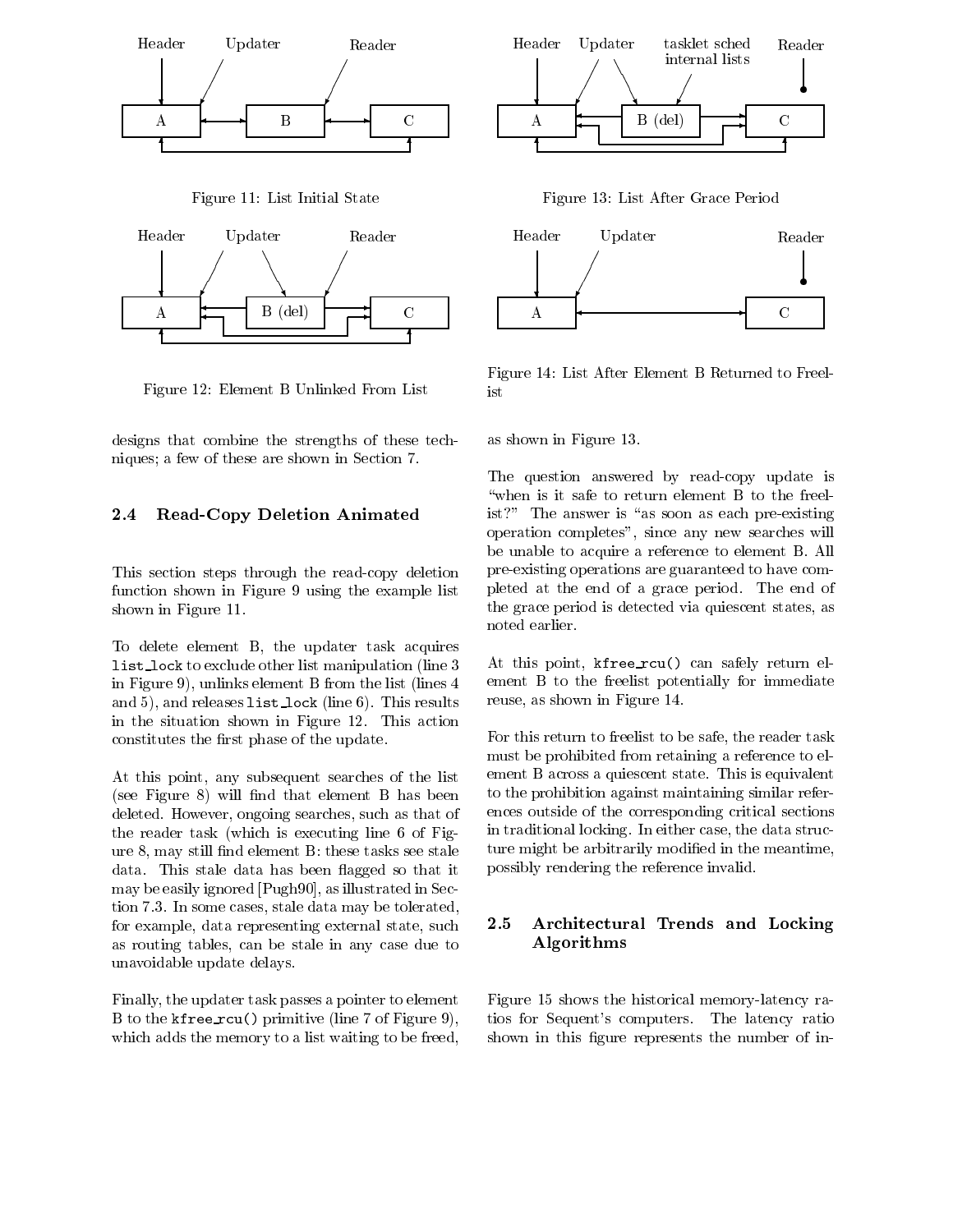

Figure 15: Memory-Latency Ratios for Sequent Computers

structions that could be executed in the time required to do a single load from memory.The line bifurcates in 1996 due to the introduction of NUMA hardware: the upper line (labeled "remote") represents the number of instructions that can be executed during the time required to do a single load from remote memory, and the middle line (labeled " $\lceil \text{local} \rceil$ " represents the number of instructions that can be executed during the time required to do a single load from local memory.

The trend is consistently upwards towards higher memory-latency ratios, thanks to Moore's law. The two exceptions to this trend are the reduction in local memory latencies in 1996 (due to adoption of the NUMA architecture), and the reduction in both local and remote memory latencies in 2001 (due to adoption of a hardware crossbar interconnect and to a combination of relatively fast local memory latencies and relatively slow CPU clock rate on Itanium CPUs compared to contemporary Pentium CPUs or to McKinley expectations).

A key observation here is that traditional locking is limited by worst-case memory latency. This is because each acquisition of the lock must do a write to that lock's data structure, so that the lock's data structure will normally only be in "modified" state in the cache of the last acquiring CPU. The next acquiring CPU will therefore likely incur a remotememory-access latency penalty when acquiring the lock. Improvements in the speed of lock acquisition will therefore be limited by the slow improvements in remote memory latency, rather than the much faster improvements in CPU core speed [Hennes91, Stone91, Burger96].

This trend illustrates the increasingly large performance penalties of cacheline bouncing, which in turn motivates use of locking techniques that are not limited by remote memory latency. In readmostly situations, brlock and read-copy update are examples of such techniques.

#### 3 3 Conditions and Assumptions

Use of read-copy update is most likely to be helpful with read-intensive data structures, where stale data may be either tolerated or suppressed, and where event-driven operations complete quickly.

"Read intensive" means that the update fraction (ratio of updates to total accesses)  $f$  is much smaller than the reciprocal of the number of CPUs: if you have eight CPUs, then a "read-intensive" workload would have  $f$  much less than 0.125. It is possible for  $\bar{f}$  to be as small as  $10^{-10}$ , for example, in storage-area network (SAN) routing tables (consider 100 disks, each with 100,000-hour mean time between failure, connected to a system doing 3,000 I/Os per second). However, in some special cases, read-copy update can provide performance benefits even though f exceeds 0.9 [McK98a].

Use of a grace period means that reading tasks can see stale data. However, any reading task that starts its access after the first phase of an update is guaranteed to see the new data. This guarantee is sufficient in many cases. In addition, data structures that track state of components external to the computer system (e.g., network connectivity or positions and velocities of physical ob jects) must tolerate old data because of communication delays. In other cases, old data can be flagged so that the reading task can detect it and take explicit steps to obtain up-to-date data, if required [Pugh90], as shown in Section 7.3.

Read-copy update requires that the modification be compatible with lock-free access. For example, linked-list insertion, deletion, and replacement are compatible: a reading access will see either the old or new state of the list. However, if a list is reordered in place, the reading task can be forced into an infinite loop if the last element is consistently moved to the front of the list each time a reading task reaches it. It is possible to perform an arbitrary read-copy-update modication of any data structure by making a copy of the entire struc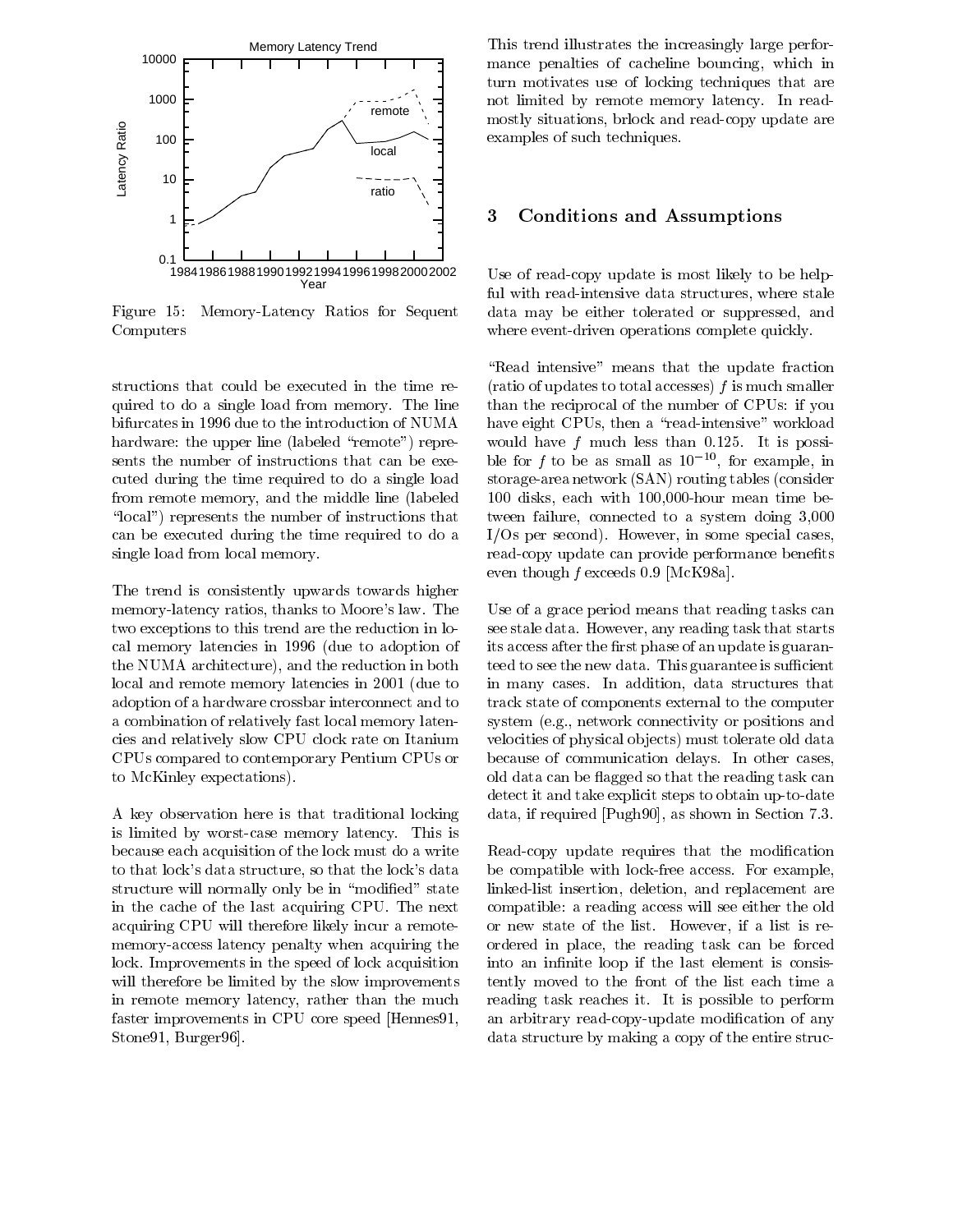ture, but this is inefficient for large structures. As we gain more experience with read-copy update, we expect to learn how to efficiently transform more general modications into read-copy update form.

Another issue with read-copy update is that a modest amount of memory must be available to track memory waiting to be freed, and to allow for the fact that memory is not freed as soon as it would be when using traditional locking designs. However, given the ever-decreasing cost of memory, this issue does not cause much trouble in practice.

Finally, read-copy update is less applicable to nonevent-drive software, such as some CPU-bound scientic applications, although similar techniques have been used, as reviewed by Adams [Adams91].

#### $\frac{1}{2}$  Simple Infrastructure to Support  $\frac{1}{2}$  $\overline{\mathbf{4}}$ Read-Copy Update

This section presents a simple implementation of read-copy-update infrastructure in two parts:  $(1)$  CPU 3 a wait for rcu() primitive that waits for a grace period to expire, and  $(2)$  a kfree\_rcu() primitive that waits for a grace period before freeing a specied block of memory. Please note that the APIs defined in this section are under development and thus subject to change.

#### 4.1 Simple Grace-Period Detection

Figure 16 shows how read-copy update progresses. The boxes represent non-preemptible kernel execution, the space between them represents quiescentstate execution (e.g., context switch, user mode, idle loop, or user-mode execution), and each numbered arrow represents an active entity, for example, a CPU or a task, with time progressing to the right.<sup>1</sup>

The leftmost dashed line indicates the time of the first phase of the read-copy update (e.g., lines  $3$ through 6 in Figure 9). The second phase of the update (e.g., the actual freeing in the  $k$ free\_rcu() on line 7 of Figure 9, a simple version of which is



Figure 16: Read-Copy Update Grace Period



Figure 17: Simple Grace-Period Detection

shown in Section 4.2) may proceed as soon as all operations that were in progress during the first phase have completed, namely, operations A, E, and L. The earliest time the second phase can safely be initiated is indicated by the rightmost dashed line in Figure 16, and the distance between the two dashed lines is the minimum allowable duration of the grace period { during this time, there may exist tasks that still hold references to element B in Figure 12.

 during phase one must have completed. Rusty Rus-A simple procedure to determine when the second phase may safely be initiated in a non-preemptive operating-system kernel is depicted in Figure 17. The updater simply forces itself to execute on each  $CPU$  in turn. The boxes labeled " $u$ " represent this updater's execution. Once it has run on each CPU, then the non-preemptive nature of the Linux kernel guarantees that all operations that were in progress sell's wait for rcu() primitive, shown in Figure 18, is an example of this procedure.

 $^1$ Rusty Russell [Russell01b] describes one way of relaxing this restriction, so that involuntary context switches (preemptions) are permitted in read-side critical sections. Section 6.1 describes another approach that could be used.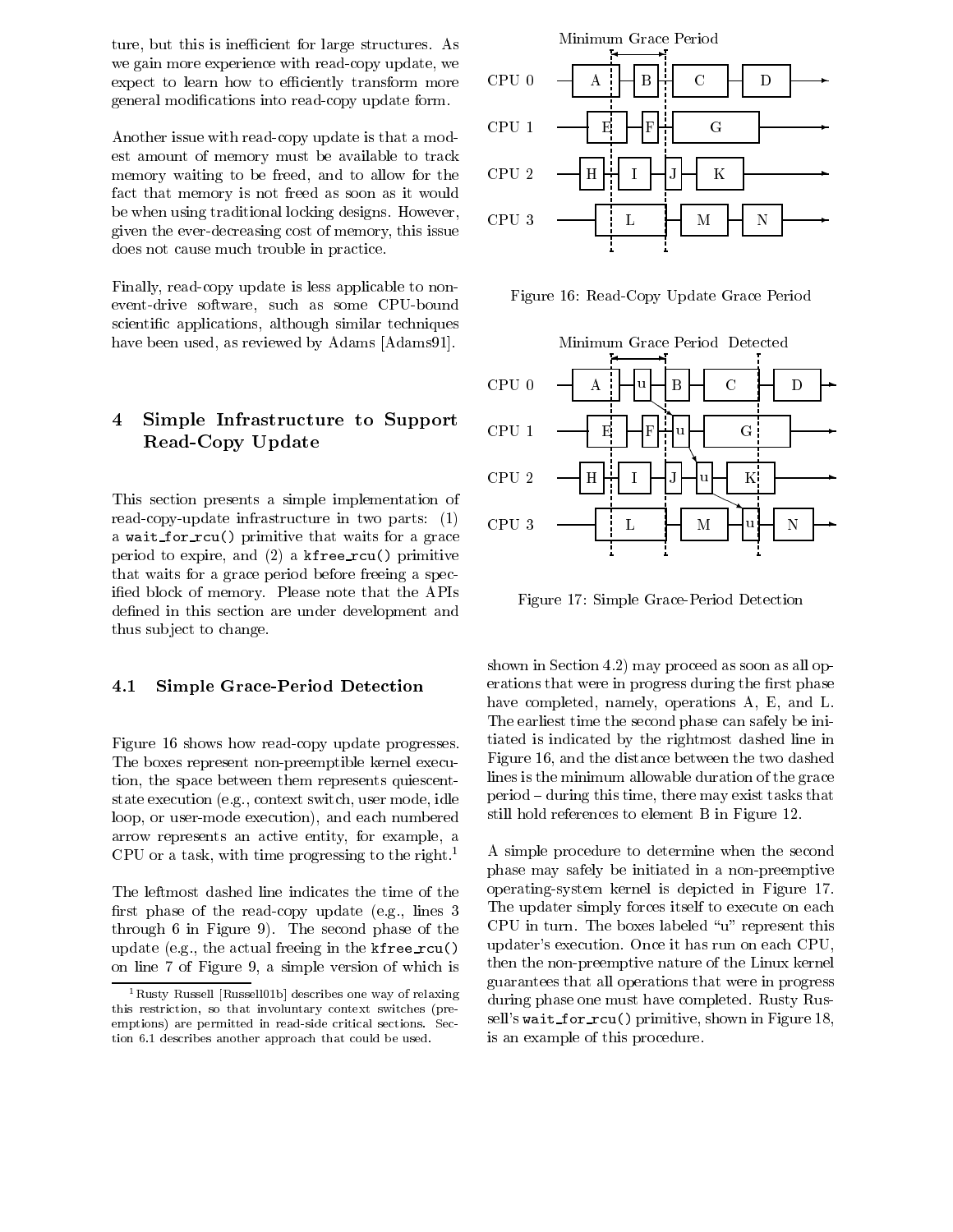```
1 void wait_for_rcu(void)
2 {
3 unsigned long cpus_allowed;
\overline{4}unsigned long policy;
5 unsigned long rt_priority;
6 /* Save current state */
7 cpus_allowed = current->cpus_allowed;
8
     8 policy = current->policy;
\mathbf{Q}9 rt_priority = current->rt_priority;
10 /* Create an unreal time task. */
11 current->policy = SCHED_FIFO;
12 current->rt_priority = 1001 +
13 sys_sched_get_priority_max(SCHED_FIFO);
14 /* Make us schedulable on all CPUs. */
15 current->cpus_allowed =
16 (1UL<<smp_num_cpus)-1;
17
18 /* Eliminate current cpu, reschedule */
19 while ((current->cpus_allowed &= ~(1 <<
20 cpu_number_map(
21 \text{sup\_processor_id()})) != 0)
22 schedule();
23 /* Back to normal. */
24
     current->cpus_allowed = cpus_allowed;
25 current->policy = policy;
26 current->rt_priority = rt_priority;
27 }
```
Figure 18: Non-Preemptible Grace-Period Detec-

Lines 7 through 13 save the current scheduling state, and set up a FIFO scheduling policy with sufficient priority to preempt all other tasks. Lines 15 and 16 create a mask that allows the task to run on any CPU. The loop on lines 19 through 22 repeatedly eliminates the current CPU from the set allowed to run this task, then yields the CPU. Thus, upon loop completion, the task will have run on each of the CPUs, which means that each CPU will have completed whatever it was doing at the time of the call to wait for rcu(). In the case of the read-copy deletion algorithm in Figure 9, this in turn means that it is now safeto free up the memory passed to kfree\_rcu(). Lines 24 through 26 restore the scheduling state.

This code is quite straightforward, but it does have a few shortcomings: (1) it would not work in a preemptible kernel unless preemption is suppressed in all read-side critical sections, (2) it cannot be called from an interrupt handler (but schedule task() can be used to call it indirectly), (3) it cannot be called while holding a spinlock or with interrupts disabled (but, again, schedule task() can be used to call it indirectly), and (4) it is relatively slow. Rusty Russell's patch [Russell01b] and Section 6.1 describe two possible ways of addressing item 1. The following section describes the kfree rcu() primitive that addresses items 2 and 3. Section 6.2 describes a faster grace-period-detection algorithm for non-preemptible read-side critical sections that addresses items 2, 3, and 4.

Another way of addressing items 2 and 3 is to define a call rcu() function that queues callbacks onto a list. A separate free\_pending\_rcus() function can then invoke all the pending callbacks after forcing a grace period. Figure 19 shows a straightforward implementation of these two functions. Note that it makes sense to invoke free pending rcus() when memory pressure needs to be applied.

#### 4.2 Simple Deferred Free

This section describes a simple implementation of a deferred-free function named kfree\_rcu().

In many cases, a (mythical) destroy soon() primitive would be ideal  $-$  just pass a pointer to the data structure that is to be freed up during the second phase of read-copy update, then go about your business. Unfortunately, there is no safe implementation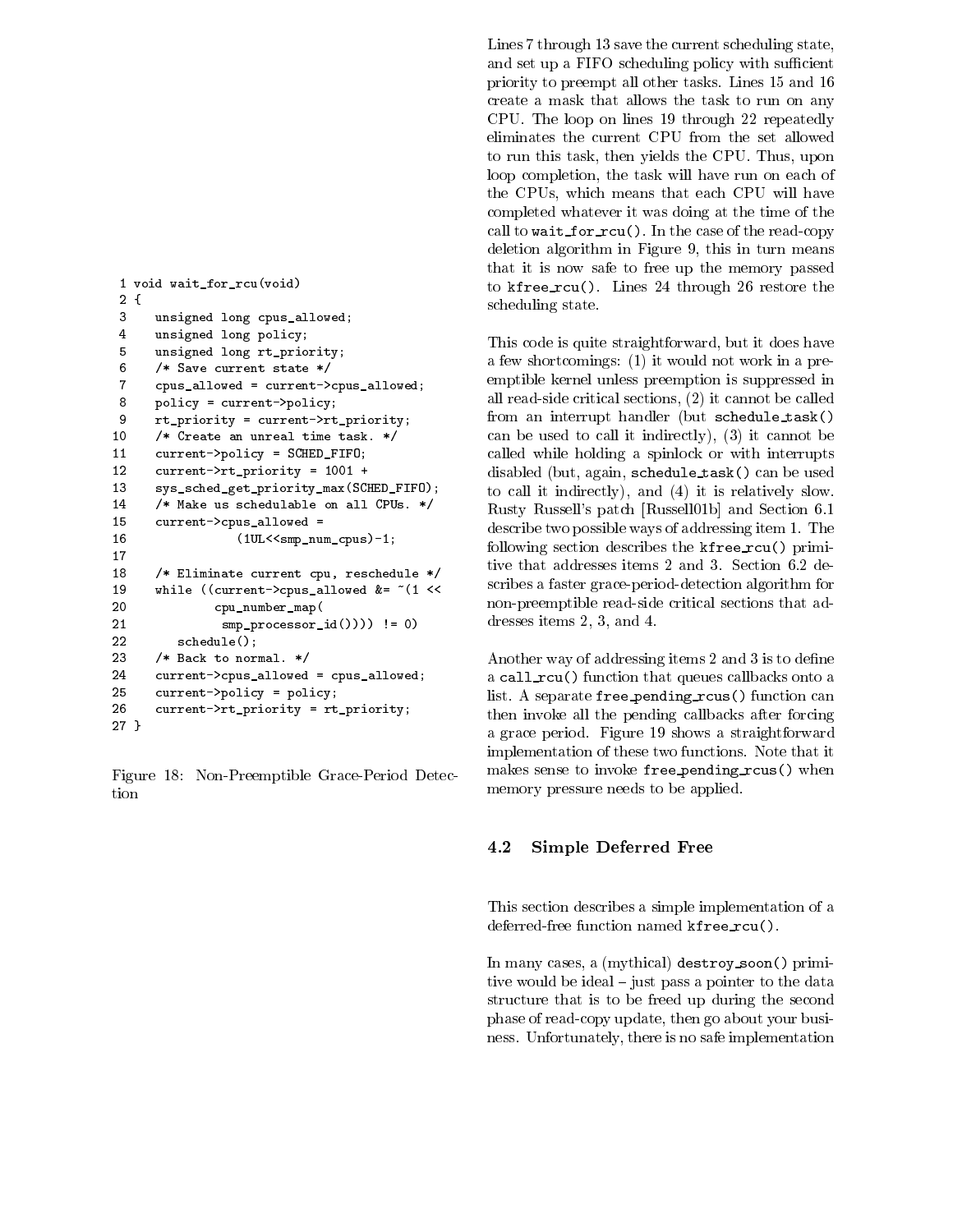1 void call\_rcu(struct rcu\_head \*head, 2 void (\*func)(void \*head)) 3 { 4 unsigned long flags; 6 head->destructor = func;  $\overline{7}$ 7 spin\_lock\_irqsave(&rcu\_lock, flags); 8 head->next = rcu\_list; 9 rcu\_list = head; 10 spin\_unlock\_irqrestore(&rcu\_lock, flags); 11 } 12 13 void free\_pending\_rcus(void) 14 { 15 struct rcu\_head \*list; 16 17 spin\_lock\_irq(&rcu\_lock, flags); 18 list = rcu\_list; 19 rcu\_list = NULL;  $20$ spin\_unlock\_irq(&rcu\_lock, flags); 21 22 /\* If list nonempty, wait and destroy. \*/ 23 if (list) { 24 wait\_for\_rcu(); 25 while (list) { 26 struct rcu\_head \*next = list->next; 27 28 list->destructor(list); 29  $list = next;$ 30 **}** 31 } 32 }

Figure 19: Non-Blocking Grace-Period Detection

of destroy soon() that can be called from interrupt handlers or with locks held. This is because we do not want to wait for an entire grace period inside the function: we want to queue the object for destruction and return as quickly as possible, without incurring gratuitous context switches. Unfortunately, any function allocating memory must be able to either block or fail, and destroy soon() can do neither.

Instead, we allocate the memory required for the list when the memory is initially allocated by using kmalloc recursive  $\lambda$  , which is shown in linear in lines 7 through 16 through 16 through 16 through 16 through 16 through 16 through 16 through 16 through 16 through 16 through 16 through 16 through 16 through 16 throug of Figure 20. The memory may be freed by invoking  $\mathbf{r}$  as shown in the state  $\mathbf{r}$  as shown in lines 28 through 40. If the state  $\mathbf{r}$ memory to be freed consists of several linked blocks  $(e.g., a linked list), a "destructor" function may be$ passed to kfree\_rcu(). This destructor function is responsible for freeing up the linked blocks, and kfree rcu() frees up the block whose pointer was initially passed in.

The kfree\_rcu() function uses an auxiliary  $s$  , is considered and  $s$  () function (see lines 18 through  $\sim$ 26) that is run as a tasklet on line 39 to do the actual freeing. A struct rcu head is used to queue the tasklet.

This approach works well, but still has low performance, since each and every call to kfree rcu() results in a call to wait for  $rcu()$ , which incurs one context switch per CPU. In addition, some small but distracting modications are required to allow memory from slab allocators to be deferred freed and to handle more general alignment constraints. Finally, in some cases, the struct rcu head can be unioned into the data structure being deferred freed.

A more complex implementation that addresses these issues is described in Section 6.2.

#### Using Read-Copy Update  $\mathbf{5}$

This section walks through implementations of scalable FD management, hotplug CPU support, and module unloading that use read-copy update.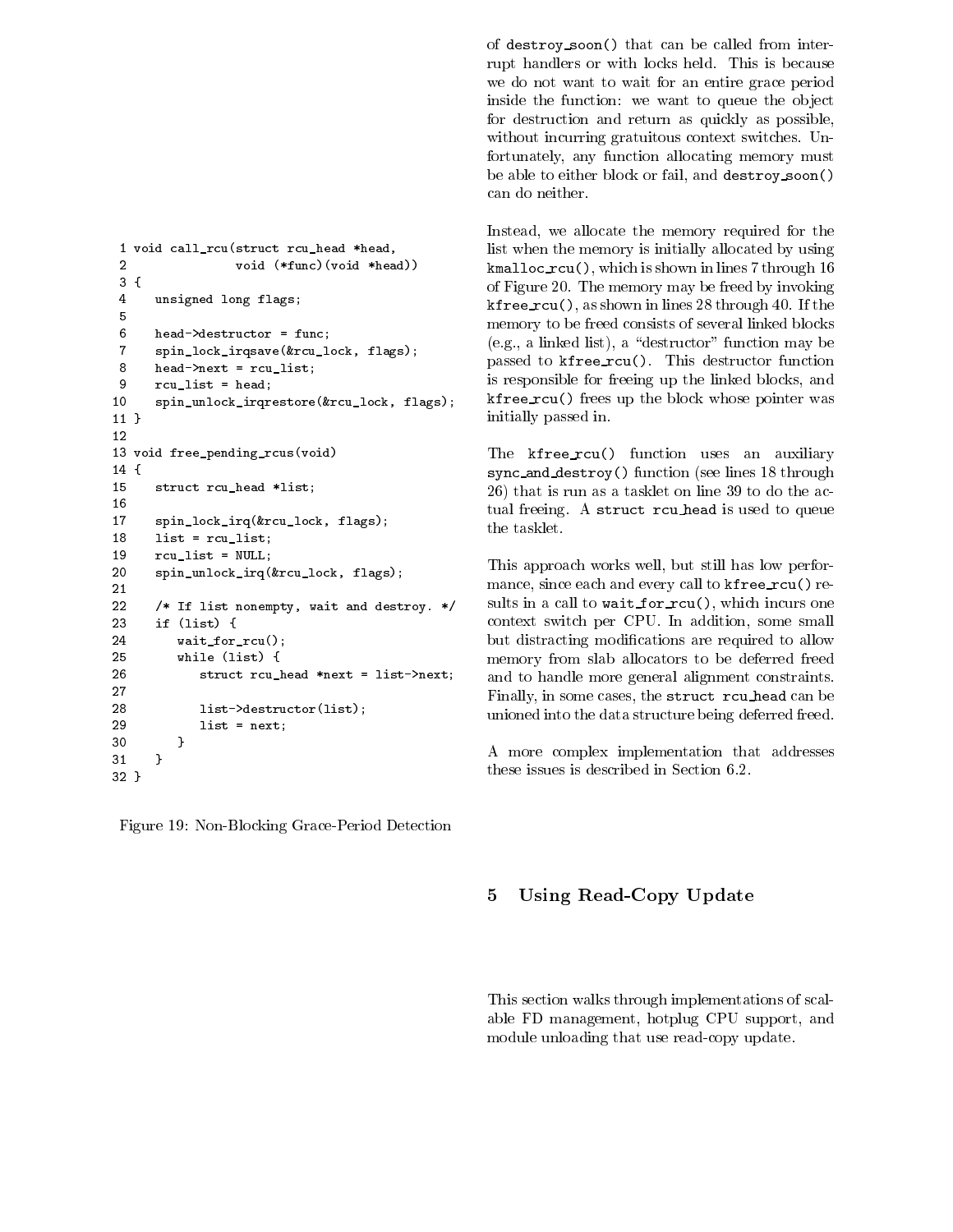```
1 struct rcu_head
2 {
3
      struct tq_struct task;
4 void (*destructor)(void *obj);
5 };
6
7 void *kmalloc_rcu(size_t size, int flags)
8 {
9 struct rcu_head *ret;
10
11size += L1_CACHE_ALIGN(sizeof(*ret));ret = kmalloc(size, flags);
12<sub>2</sub>13 if (!ret)
14 return NULL;
15 return ret + 1;
16 }
18 static void sync_and_destroy(void *rcu_head)
19 {
20struct rcu<sub>-</sub>head *head = rcu<sub>-</sub>head;
21
22
      wait_for_rcu();
23
      if (head->destructor != NULL)
24 head->destructor(head + 1);
25
      kfree(head);
26 }
27
28 void kfree_rcu(void *obj,
29 void (*destructor)(void *))
30 {
31struct rcu_head *head;
32
      head = (struct rcu_head *)obj - 1;
33
34
35 head->task.sync = 0;
36
      36 head->task.routine = &sync_and_destroy;
37 head->task.data = head;
38
      head->destructor = destructor;
39
      schedule_task(&head->task);
40 }
```
Figure 20: Simple Deferred Free

```
1 if (i) {
 \mathcal{D}memcpy(new_openset, files->open_fds,
3
             files->max_fdset/8);
 \overline{4}4 memcpy(new_execset, files->close_on_exec,
5
             i * size of (struct file *));6 memset(&new_openset->fds_bits[i], 0, count);
7 memset(&new_execset->fds_bits[i], 0, count);
8 }
9 nfds = xchg(&files->max_fdset, nfds);
10 new_openset = xchg(&files->open_fds,
11new_openset);
12 new_execset = xchg(&files->close_on_exec,
13
       new_execset);
14 write_unlock(&files->file_lock);
15 free_fdset(new_openset, nfds);
16 free_fdset(new_execset, nfds);
17 write_lock(&files->file_lock);
```
Figure 21: Expanding FD Array

## 5.1 Scalable FD Management Using Read-Copy-Update

FD management maintains the data structures that map from a file descriptor to the corresponding struct file. This mapping is implemented as a significant set of arrays (pointed to by fd, close on exec, and open fds), which can grow as the process opens more files.

The current FD management code uses a readerwriter lock (file\_lock) to guard the files\_struct state, in particular, the fd, close on exec, and open for pointers. The read-copy-update modification cations replace the reader-writer file lock with a spinlock; read lock() calls are deleted, and write are replaced with spins are replaced with spin local  $\gamma$  .

The expand fd\_array() and expand fdset() functions are then cast into read-copy-update form, with the update split into two phases separated by a grace period.

The original form of the update portion of experiment for a range for the shown in Figure 21. In Figure 21. In Figure 21. In Figure 21. In Figure 21. In Figure 21. In Figure 21. In Figure 21. In Figure 21. In Figure 21. In Figure 21. In Figure 21. In Figure 21. In the read-copy-update version, lines 1 through 13 are executed in the first phase, and lines 15 and 16 is executed after a grace period, using the was for recursive to defer execution of the form of the theory of the theory of the theory of the theory of the from forest the this approach allows approach allows any  $\mathcal{I}$ tasks running on other CPUs that are still referencing the arrays pointed to by the old values of fd, close on exec, and open fds to continue normally.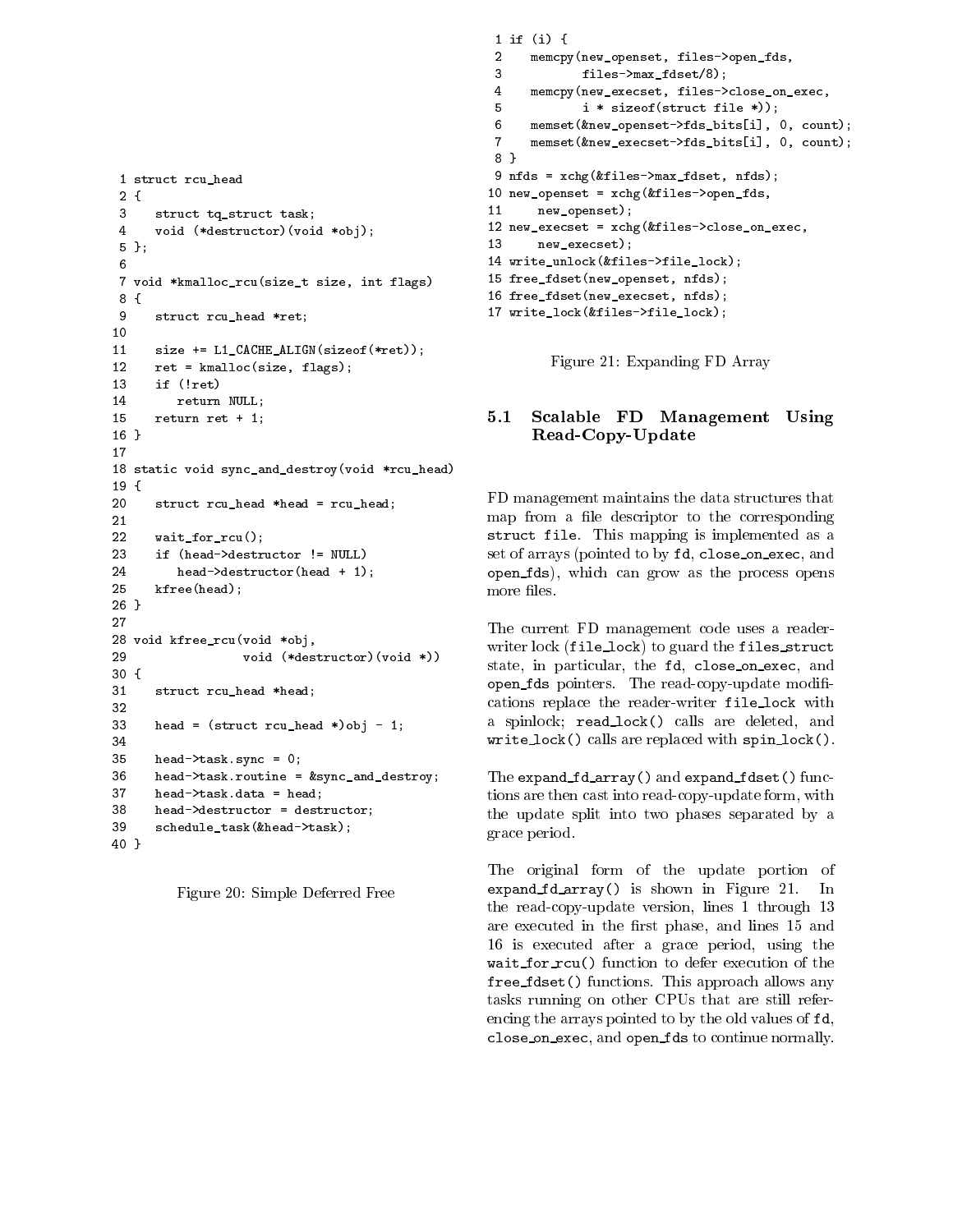```
1 if (i) {
 2 memcpy(new_openset, files->open_fds,
 3 files->max_fdset/8);<br>
4 memcpy(new_execset, files->close_on_exec, 08<br>
5 i*sizeof(struct file *));<br>
6 memset(&new_openset->fds_bits[i], 0, count);<br>
7 memset(&new_execset->fds_bits[i], 0, count);<br>
8 }<br>
9 RC_MEMSYNC();<br>
0 n
 3
                 files->max_fdset/8);
 5
                 i * sizeof(struct file *));
 6 memset(&new_openset->fds_bits[i], 0, count);
 7 memset(&new_execset->fds_bits[i], 0, count);
 8 }
 9 RC_MEMSYNC();
10 new\_openset = xchg(&files->open_fds,11new_openset);
12 new_execset = xchg(&files->close_on_exec,
13 new_execset);
14 RC_MEMSYNC();
15 nfds = xchg(&files->max_fdset, nfds);
16 write_unlock(&files->file_lock);
17 wait_for_rcu();
18 free_fdset(new_openset, nfds);
19 free_fdset(new_execset, nfds);
20 write_lock(&files->file_lock);
```
Figure 22: Read-Copy Expanding FD Array

A read-copy version is shown in Figure 22. This code must install the new arrays before updating max fdset, since read-side critical sections are no longer excluded when running this code. The RC MEMSYNC() calls are needed to maintain memory ordering on CPUs with extremely weak memory consistency. The expand\_fdset() function is modied in a similar fashion, see the patch [Soni01b] for more details.

This patch uses a slightly different approach from that shown in Figure 22. Rather than using was represented to registers read-copy called a large which asynchronously invoke auxiliary functions to free the memory after the grace period expires. This somewhat more complex approach is necessary for good performance, as the wait for rcu() approach results in extra context switches, whose overhead overwhelms read-copy update's performance gains in this case. Future work includes measuring performance using the  $k$ free\_ $rcu$ () interface.

Figure 23 shows the performance benefits of the read-copy version of FD management on the chat benchmark with rooms=20 and messages=500 in a 2.4.2 SMP kernel. These runs used a 1-way, 2-way, 3-way, and a 4-way PIII Xeon 700MHz system with 1MB L2 cache and 1GB of RAM. The read-copy update version attains over 30% more throughput at four CPUs, which should benefit all multithreaded applications that do heavy disk or network I/O. In



Figure 23: FD Management Performance

addition, this change does not penalize uniprocessor kernels, instead showing a statistically insignicant performance increase (0.65%). In all cases, kernprof measurements revealed greatly reduced hits in the fget() function. Since there was no sign of heavy contention on the lock used in this code, it is probable that the increased throughput was due to reduced cacheline bouncing.

#### 5.2 Hotplug CPU Support Using Read- $5.2$ Copy Update

Hotplug CPU support allows a given CPU to be taken offline, so that it will not schedule tasks, take interrupts, or run tasklets. This is useful for benchmarking (as it allows you to vary the number of CPUs available without a reboot) and to remove a CPU that is showing signs of immanent failure (such as high soft-error rate in the CPU's caches).

One consequence of hotplug CPU support is that the current online processors array is no longer read only. Traditional approaches would require that locking be added to all existing code accessing this array. Such a change would be intrusive and awkward. To avoid this pervasive change, the hotplug-CPU-support patch uses read-copy update, which allows code accessing this array to remain unchanged, with no locking whatsoever.

The essence of hotplug CPU support is captured by the cpu down() function, which is shown in Figure 24. Lines 4 through 6 acquire cpucontrol to ensure that only one CPU is being taken out of service at a time. Lines 7 through 10 give error EINVAL if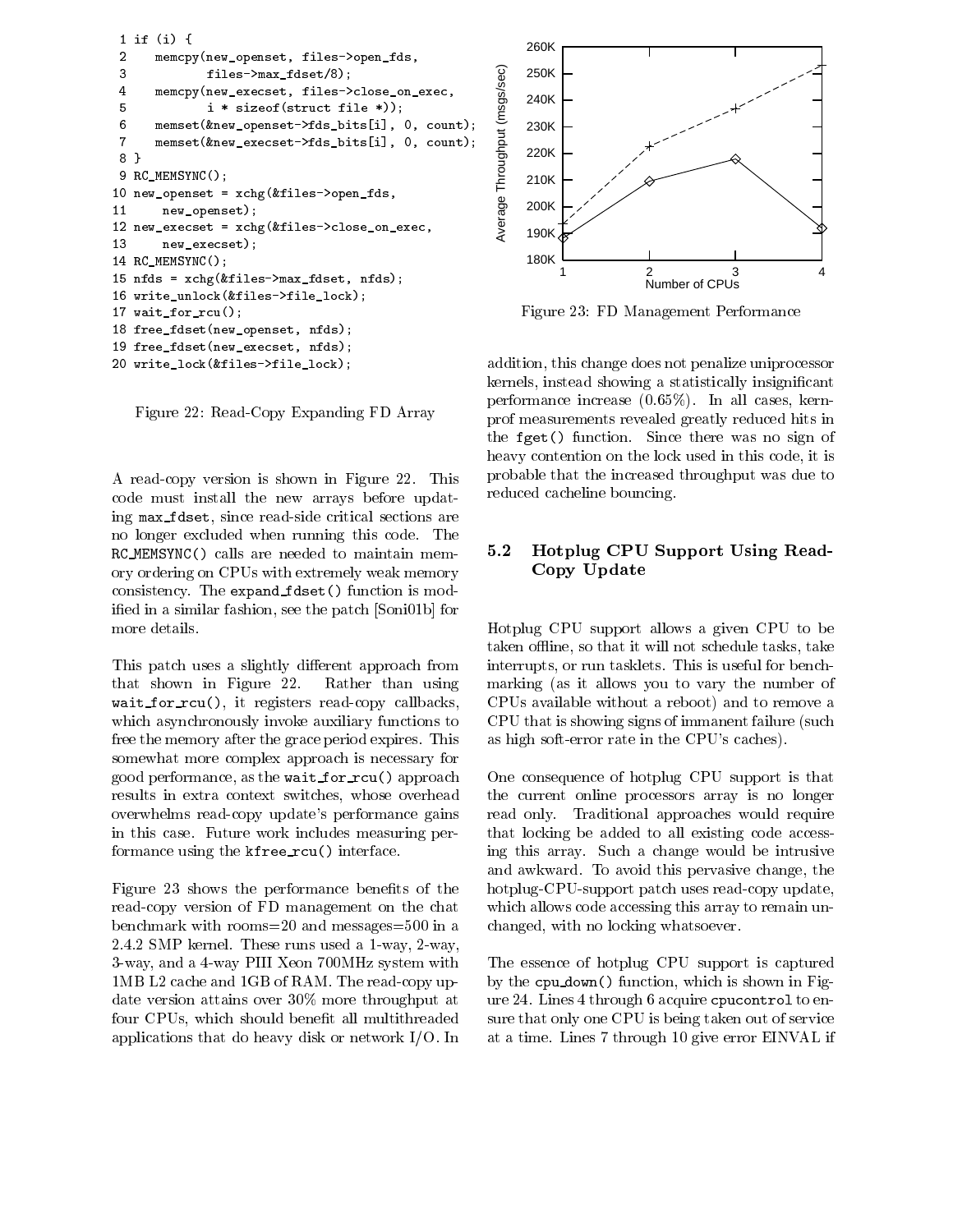```
1 int cpu_down(unsigned int cpu)
2 {
3 int ret;
4 if ((ret =
.5
         5 down_interruptible(&cpucontrol)) != 0)
6 return (ret);
7 if (!cpu_online(cpu)) {
8 ret = -EINVAL;
9 goto out;
      \mathcal{F}– 10 anis 10 anis 10 anis 10 anis 10 anis 10 anis 10 anis 10 anis 10 anis 10 anis 10 anis 10 anis 10 anis 10 a
11if (num\_online\_cpus() == 1) {
12
         ret = -EBUSY;13 goto out;
14 }
15 current->cpus_allowed = (1<<cpu);
16 schedule();
17 if (smp_processor_id() != cpu)
18
         BUG();
      current->cpus\_allowed = -1;19
20
      ret = \_cupcpu\_disable(cpu);21 if (ret != 0) goto out;
      if (cpu_online(cpu))
22
23
         BUG();
24 __wait_for_rcu();
25 notifier_call_chain(&cpu_chain,
26
                           26 CPU_OFFLINE,
27 (void *)cpu);
28 __cpu_die(cpu);
29 out:
30 up(&cpucontrol);
31
      return ret;
32 }
```
Figure 24: Hotplug CPU Support

the specied CPU has already been taken out of service. Lines 11 through 14 give error EBUSY if this is the last CPU in service. Lines 15 and 16 switches this task onto the departing CPU, and lines 17 and 18 verify that this switching in fact occurred. Line 19 allows the next context switch to place us on one of the remaining CPUs, and line 20 disables the departing CPU. Line 21 returns the specified error if cpus disability. Lines 23 and 23 verify the 23 verify that the 23 verify that is a verify that is a verified o the CPU was in fact disabled. Line 24 uses readcopy update to ensure that all other CPUs become aware of the specified CPU's departure. Then, lines 25 through 27 invoke all the registered notifiers, and line 28 does final cleanup for the departing CPU. Lines 30 and 31 release cpucontrol and return any error indication.

The cpu up() function also uses read-copy update to ensure that all CPUs are aware of the arriving CPU before the notiers are invoked.

Read-copy update allowed hotplug CPU support to be implemented with minimal impact to the rest of the system.

#### 5.3 Module Unloading Using Read-Copy Update

Module unloading in Linux 2.4 is sub ject to a destructive race when an attempted use of a given module races with unloading of that module. Although the module-unloading code marks the module as \unloaded", it is still possible for a call to that module to see the module as loaded, but not get around to performing the module invocation until after the module was fully unmapped, and all associated data was freed. This race can cause tasks attempting to use the module to access already-freed memory. One of the authors (Maneesh) modified the module-unloading code to use read-copy update, eliminating the race. This modification works by leaving the data structures in place for a grace period, so that racing calls to the kernel module always either see a valid data structure marked "unloaded" or no data structure at all.

Please note that this code is a work in progress that is intended only to demonstrate use of read-copy update. We absolutely do not recommend that this change be incorporated into the Linux kernel in its current form.

This modication requires that the module writer make some changes to the module:

- 1. Insert a call to kmod def cleanup() in the module's cleanup routine.
- 2. If the module has an open-read/write-release format, insert a call to MOD\_INC\_USE\_COUNT in the open function and insert a call to MOD DEC USE COUNT in the release function. This allows processes to safely block between the time that they open and close a file.
- 3. Insert a call to MOD\_INC\_USE\_COUNT before any blocking operation in the module code, and insert a call to MOD\_DEC\_USE\_COUNT after any such blocking operation. This prevents the module from being unloaded while a given task is blocked inside the module.

In summary, read-copy update protects against uses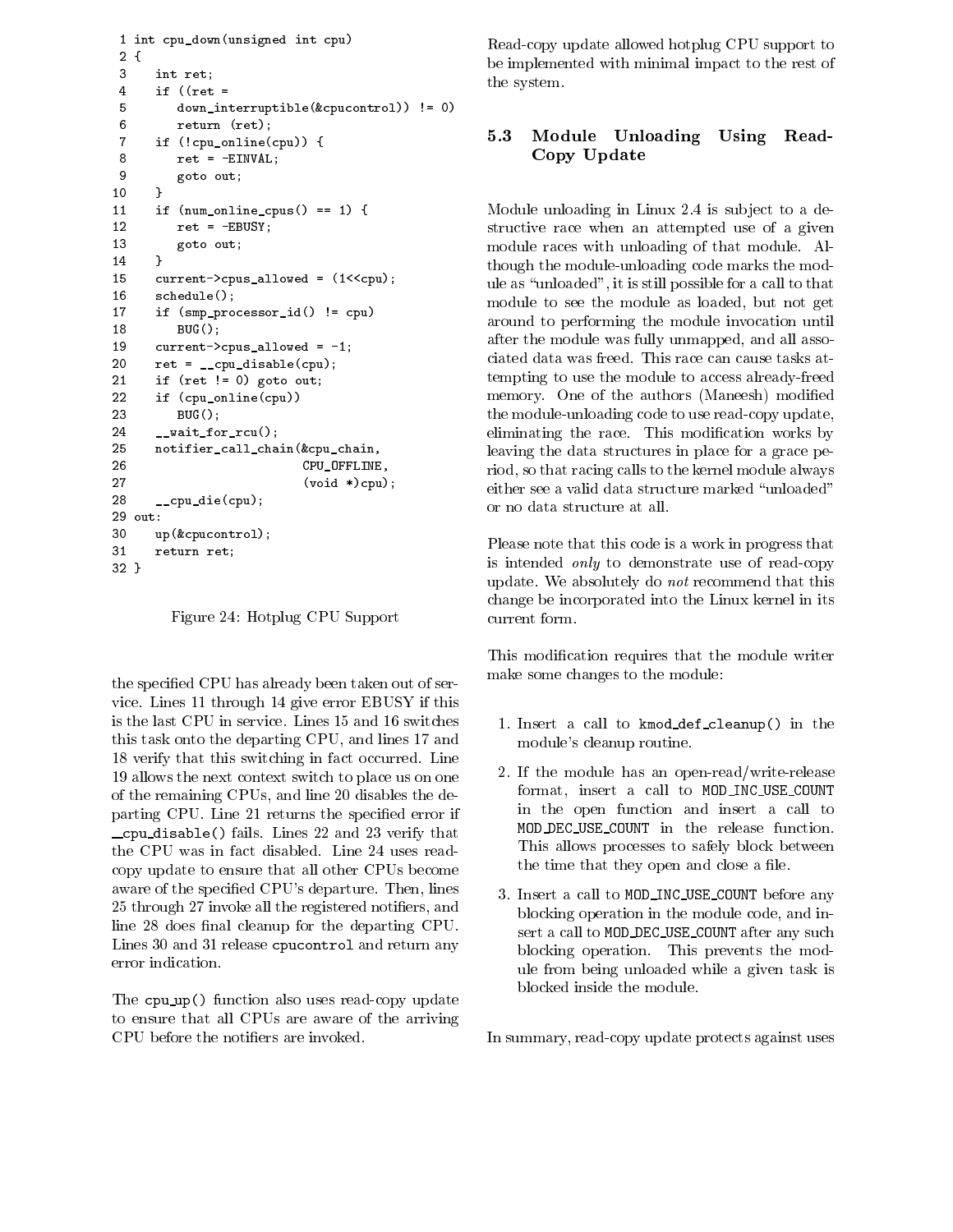```
1 typedef struct module_data_destructor
                                                        1 void rc_callback(rc_callback_t *rp)
\mathcal{D}module_data_destructor_t;
                                                        2 {
3 typedef void
                                                        3
                                                             wait_for_rcu();
\overline{4}4 (*module_data_destructor_func_t)(
5
              void *arg);
                                                        5
6 struct module_data_destructor {
                                                        6 }
7
     7 module_data_destructor_func_t func;
     void *arg;
8
9 };
```
Figure 25: Module Data Destructor Structure

```
1 int
 2 kmod_def_cleanup(struct module *mod,
 3 module_data_destructor_t *mdd)
 4 {
 .5
       5 rc_callback_t *cb;
 6 if (!(cb = rc_alloc_callback)7 (rc_callback_func_t)kmod_cu_cb_fn,
 8 mod, mdd, GFP_ATOMIC))) {
 9
           return -ENOMEM;
– 10 anis 10 anis 10 anis 10 anis 10 anis 10 anis 10 anis 10 anis 10 anis 10 anis 10 anis 10 anis 10 anis 10 a
11
       rc\_callback(cb);return 0;
12<sub>2</sub>13 }
```
Figure 26: kmod Deferred Cleanup

of the module while it is being unloaded, while the reference count prevents the module from being unloaded while a task is blocked inside it.

The kmod\_def\_cleanup() function in Figure 26 takes a pointer to struct module as its first argument and a pointer to a module\_data\_destructor\_t as its second argument. The latter is defined as shown in ure 27. This executes a wait for  $rcu()$ , then in-Figure 25. The func field contains a pointer to a function that is invoked after a grace period starting at the beginning of the module unload, and the arg nois contains an arbitrary value that is passed in to this function. This function is used to allow the module to do final cleanup of resources needed by module uses that race with the unload operation.

The kmod def cleanup() function is shown in Figure 26. Lines 6 through 10 attempt to allocate and initialize a read-copy callback structure, returning ENOMEM upon failure. Line 11 registers a read-copy callback. This callback will be invoked after a grace period, resulting in a call to kmod\_cu\_cb\_fn(cb, mod, mdd).

The rc\_alloc\_callback() function simply allocates an  $rc\_callback_t$  structure and initializes its

```
4 (*(rp->callback))(rp, rp->arg1,
                     rp->arg2);
```
Figure 27: Register Read-Copy Callback

```
1 static int
 2 kmod_cu_cb_fn(rc_callback_t *cb,
3
                 struct module *mod,
 \overline{4}4 module_data_destructor_t *mdd)
 5 {
6\phantom{a}if (mdd)
7 mdd->func(mdd->arg);
8 module_unmap(mod);
9 rc_free_callback(cb);
10 return 0;
11 }
```


fields to contain the specified function (in this case, kmod cod compared to the compared to be passed to be passed the passed of the passed of the passed of the passed of the passed of the passed of the passed of the passed of the passed of the passed of the passed of the pass to this function (in this case, mod and mdd). A simple definition of  $rc\_callback()$  is shown in Figvokes the callback, allowing for final cleanup. A higher-performance implementation of this function is described in Section 6.2.

invoked from kmod\_def\_cleanup(), the rc\_callback() function will call kmod ch for factor that the function was passed was passed was passed was passed was passed was passed was passed was passed was passed was also because the contract of the contract of the contract of the contract of the c to  $rc$ -alloc-callback on line  $7$  of Figure 26. The definition of kmod\_cu\_cb\_fn() is shown in Figure 28. Lines 6 and 7 of Figure 28 invoke the module-defined cleanup function, if one exists. Line 8 unmaps the module, and line 9 frees the callback data structure. Finally, line 10 returns to the caller.

The effect of these changes is to defer module cleanup until all racing uses of that module have nished. This eliminates destructive races. More information is available with the patch [Soni01a].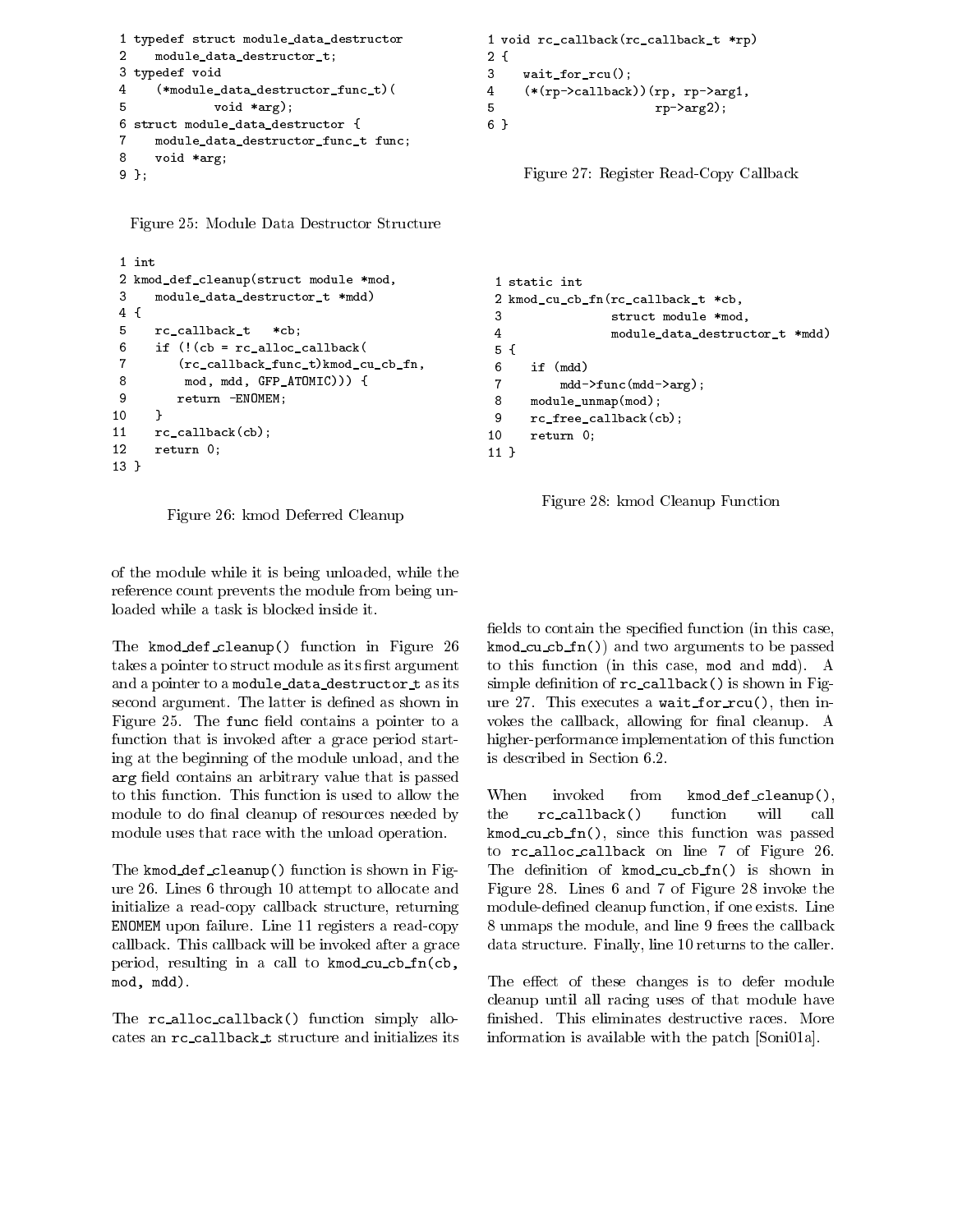## 6 Advanced Infrastructure for Read-Copy Update

This section describes the design used in the Tornado and K42 research operating systems [Gamsa99] and a more complex but higher-performance design for non-preemptive Linux kernels. Most, and perhaps all, of the optimizations found in this last implementation can easily be applied to the implementation described in Section 4.

## 6.1 Tornado/K42 Design for Read-Copy Update

The K42 and Tornado implementations of read-copy update are such that read-side critical sections can block as well as being preempted. For each CPU, the scheduler maintains two generation counters. At any given time one counter is identied as the current generation. When a operation (such as a system call or interrupt) begins, it is associated with the current generation by incrementing the current counter and storing a pointer to that counter in the task. When the operation ends, the corresponding generation counter is decremented. Periodically, the non-current generation is checked to see if it is zero, indicating that all associated operations have terminated. When this happens, the roles of the current and non-current generations are reversed. A separate per-CPU generation sequence number is ad vanced every time a new generation is identified as current. Given such mechanisms, when the generation sequence has advanced twice we can be assured that all operations in existence prior to the advancement have terminated on the specific CPU. In order to know when all operations have terminated across all the CPUs, a token is constantly circulated across all CPUs. The token is handed from one CPU to the next CPU when the generation sequence has ad vanced by at least two on the CPU in current possession of the token. Thus when the token returns to a given CPU all operations across the entire system that were in existence, since the last time the CPU had the token, have terminated.

Read-copy update is used pervasively within K42 and Tornado, and is available to user applications and libraries as well as within the kernel. However, systems calls such as recvmsg(), which can block indefinitely, must be carefully coded so that this

long-term blocking is not considered to be part of an operation.

## 6.2 High-Performance Design for Read-Copy Update

The read-copy update implementation in Section 4 works well in many situations. However, some additional capabilities can be beneficial in some situations:

- 1. Providing a function that is capable of doing deferred frees of kmem\_cache\_alloc() memory, as well as of more complex data structures such as linked lists and trees.
- 2. Providing a mechanism that detects and identies overly long lock-hold durations, which could otherwise make grace periods excessively long and degrade overall response times.
- 3. "Batching" grace-period-measurement requests so that a single (expensive) invocation of graceperiod measurement can satisfy multiple requests. This can be accomplished by having a list of requests, with each request containing a pointer to a callback function and arguments.
- 4. Maintaining per-CPU request lists in order to further reduce the per-request overhead of measuring grace periods.
- 5. Providing a less-costly algorithm for measuring grace-period duration.

Each of these features could potentially be added to the algorithms described in the preceding sections, if required. This section describes the read-copyupdate patch that was ported from DYNIX/ptx, which supports all of these capabilities and which was used in the "chat" benchmark runs described

The overall data-structure design of this algorithm is shown in Figure 29.

This design uses `callbacks" that allow code that cannot block to schedule the phase-2 work via a function call, in a manner similar to the tasklet approach used in Section 4.2. These callbacks are placed on the next, current, and intr lists shown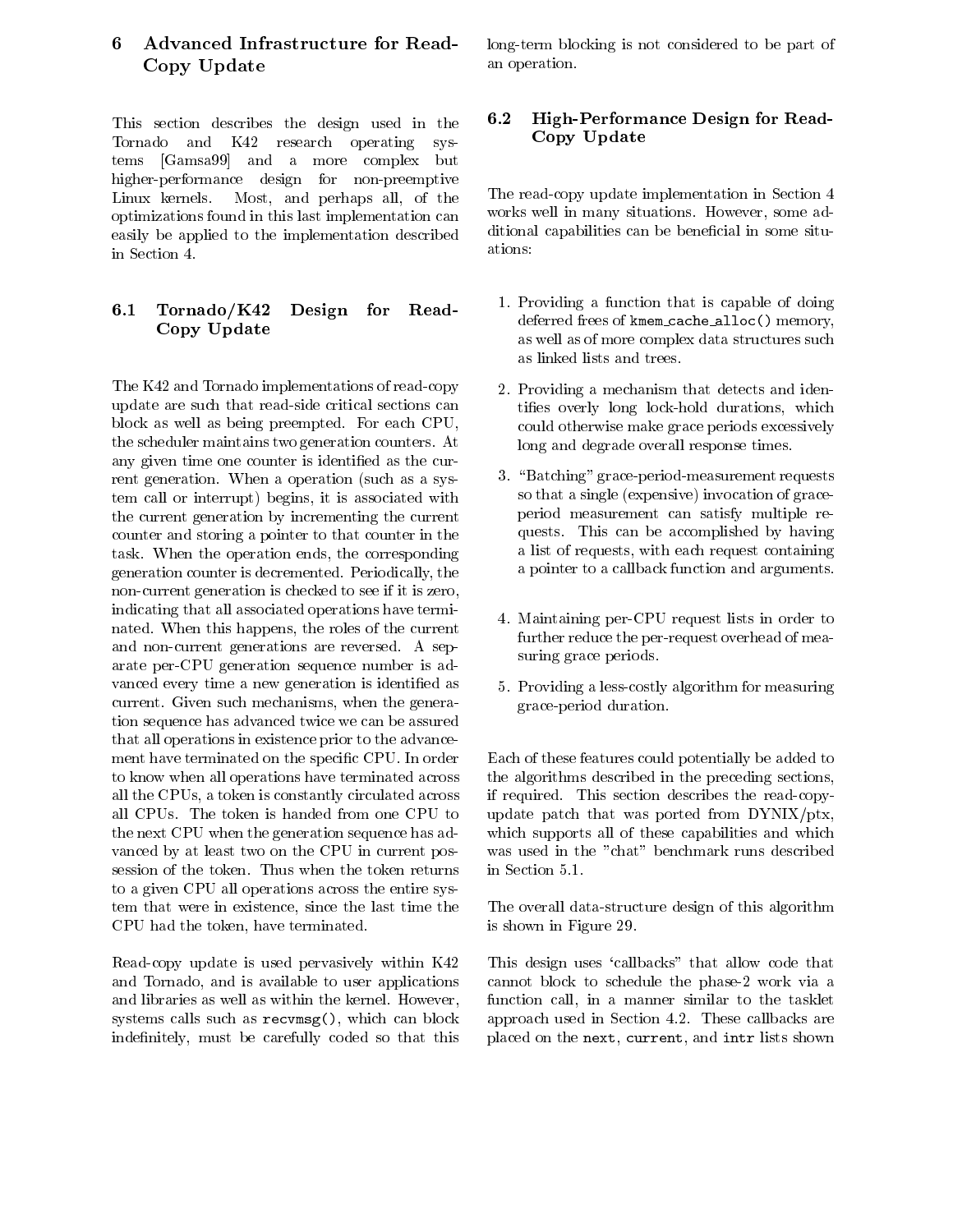

| Global State   |           |
|----------------|-----------|
| cur generation | timestamp |
| max generation | hit mask  |

| QS Counters     | QS Snapshots    |  |
|-----------------|-----------------|--|
| $#$ ctxt switch | $#$ ctxt switch |  |
| $#$ idle passes | $#$ idle passes |  |
| $#$ syscalls    | $#$ syscalls    |  |
| user traps      | $#$ user traps  |  |

Figure 29: High-Performance Read-Copy Update Data Structures

in the figure. A wait for  $rcu$  () function can easily be implemented using these callbacks.

Item 1 is addressed by providing a kmem deferred free free () function, which takes the state of  $\mathcal{L}_{\mathcal{A}}$ a pointer to the memory to be deferred-freed, a pointer to a cleanup function, as well as a pointer to a portion of the memory that is used to thread the memory onto a per-CPU list as shown in Figure 30. Once the grace period has expired, the cleanup function is invoked. This cleanup function may then free up the structure(s), using any desired mechanism.

Item 2 is addressed by recording a timestamp at the beginning of a grace period. If a given CPU takes too long arriving at a quiescent state, it can print diagnostic information to help track down the offending code path.

Item 3 is also addressed by the lists, since multiple callbacks on the lists (representing multiple requests) can be satisfied by a single set of quiescent states. This batching can greatly improve perfor-

```
1 void kmem_deferred_free(
\mathcal{D}void *ptr,
3
           int (*func)(void *),
4 struct kmem_defer_item *kp)
5 {
6 int cpu = smp_processor_id();
7 kp->kdi_next = NULL;
8
     kp-\lambda kdi_ptr = ptr;9 kp->kdi_func = func;
10 cli();
11 *KMEM_DEFER_PERCPU(cpu)->kmemd_tail = kp;
12KMEM_DETER_PERCPU(cpu)-\n>kmemd\_tail =13
        13 &kp->kdi_next;
14 if (KMEM_DEFER_PERCPU(cpu)->kmemd_idle) {
15 kmemd_register_percpu();
16 return;
17 }
18
     sti();
19
     return;
20 }
```
Figure 30: Fast Deferred Free

mance if many update-side read-copy operations are in flight simultaneously.

Item 4 is addressed by replicating the lists per-CPU, reducing cacheline bouncing and eliminating the need for locks guarding the lists. Instead, the rc callback() function simply enqueues the rc callback <sup>t</sup> onto the current CPU's next list with interrupts disabled as shown in Figure 31. The declaration on lines 3 and 4 points rcpl to this CPU's rclock state. Line 5 marks the callback as registered, and line 6 collects statistics. Finally, lines 7 through 14 adds the callback to the end of the list. The list is processed by code invoked from the clock interrupt handler.

Item 5 is addressed by maintaining the following:

- 1. per-CPU counters for each quiescent state, including number of context switches, number of passes through the idle loop, number of system calls, and number of traps from user code (different read-copy update semantics, for example, allowing preemption, can be obtained by selecting a different set of quiescent states and tracking tasks rather than CPUs [Bhatt01]).
- 2. a bitmask that contains a bit for each CPU, which is set if that CPU needs to pass through a quiescent state.
- 3. a global current-generation and maximum-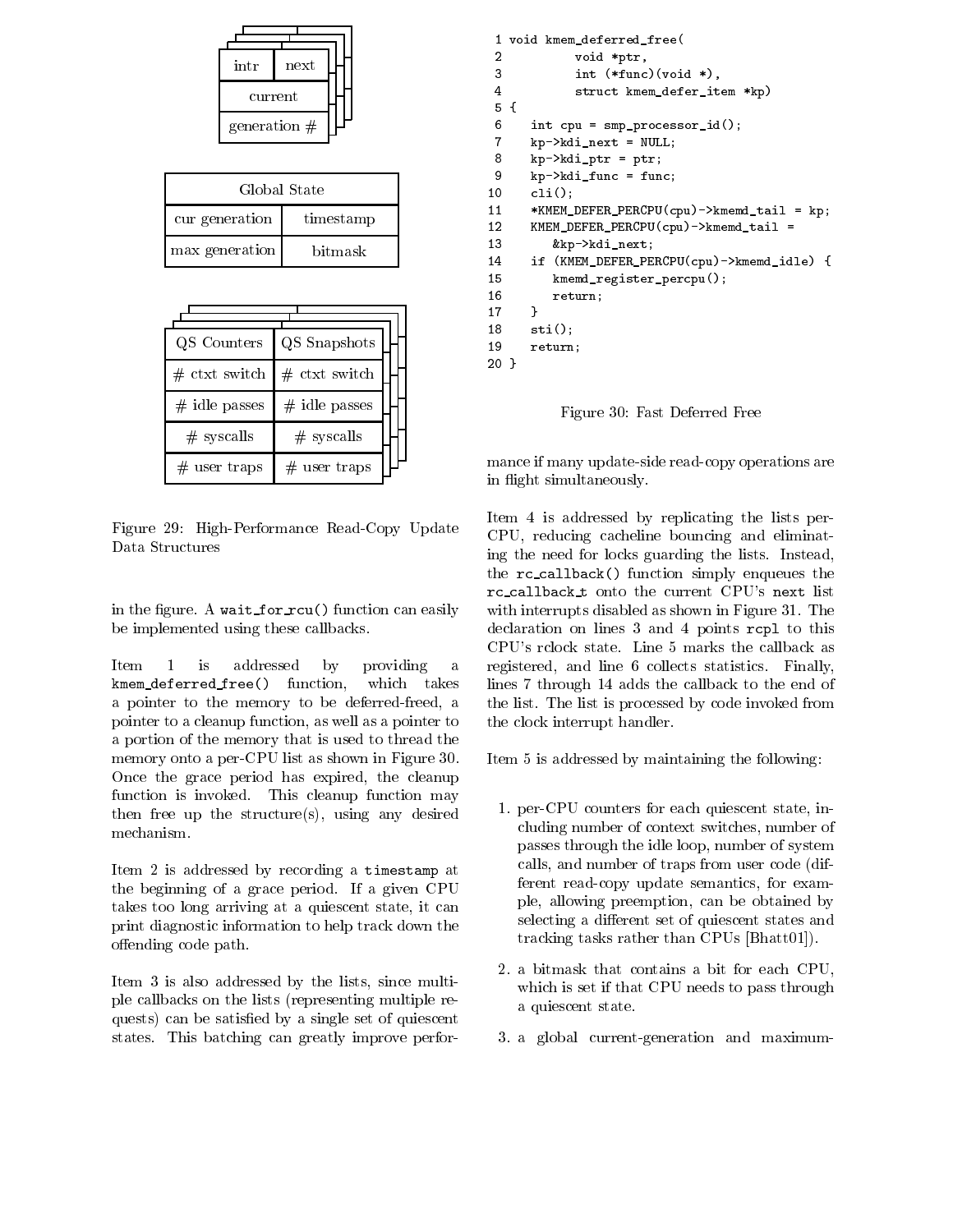```
1 void rc_callback(rc_callback_t *rc)
2 {
3 rc_plocal_t *rcpl =
4 RC_PLOCAL(smp_processor_id());
5
      rc->flags |= RCC_REGISTERED;
6 atomic_inc(&rc_ctrlblkd.nreg);
7 rc->next = NULL;
      cli():
 and the state of the state of the state of the state of the state of the state of the state of the state of the
9 if (rcpl->rclocknxtlist == NULL) {
10 rcpl->rclocknxtlist = rc;
1111 } else {
12
          *rcpl->rclocknxttail = rc;13 }
14 sti();
15 }
```
Figure 31: Fast Read-Copy Callback Registry

generation counter, along with per-CPU generation counters. These generation numbers count grace periods. The per-CPU generation counters indicate which generation the callbacks in the corresponding current list belong to.

This data is processed by a state machine that is invoked from the per-CPU timer interrupt.

A new generation is initiated by setting all CPU's bits in the bitmask, by incrementing the global current generation, and by setting the global maximum generation to one greater than the current value.

As each CPU notices that its bit is set, it copies its counters to corresponding "snapshot" counters. Later, when the CPU notices that any of the counters differs from the snapshot, it clears its bit. If its bit is the last one set, it increments the global current generation. If the global current generation does not then exceed the global maximum generation, the CPU initiates a new generation.

As each CPU notices that the global current generation has advanced past its generation number, it appends the contents of its current list to its intr list, and schedules a tasklet to process it. If the CPU's next list is nonempty, the CPU moves it to its current list, and sets its per-CPU generation number to be one greater than the global generation number. If a generation is already in progress, the CPU sets the global maximum generation number to be one greater than its per-CPU generation number, otherwise, it starts a new generation.

The rc\_callback() function simply adds the callback to the current CPU's next list. If the CPU's current list is empty, then the CPU notices (at the next timer interrupt) that its next list is nonempty, it will move the contents of its next list to its current list and request a new generation, starting, starting, one if there is not already one in progress.

For more details, see the patch [Sarma01], its documentation [McK01a], and the paper reporting the performance of the DYNIX/ptx implementation [McK98a]. This design is more complex than the implementations discussed earlier, but is also more flexible and has much better performance.

#### **Other Locking Algorithms** 7

This section presents a few locking algorithms, and shows how they relate to variants of read-copy update. These algorithms all search and delete from a circular doubly linked list, and use the struct definition shown in Figure 3. This section is by no means an exhaustive survey of locking algorithms.

#### 7.1 Data Locking

Data locking associates a separate lock with each instance of a given data structures, and can therefore be arbitrarily scalable. Data locking is prone to deadlock, and requires reading tasks to perform expensive writes to shared memory that result in bounced cache lines (for example, lines 4 and 8 in Figure 32). This data locking example thus serves to show how read-copy update can simplify deadlock avoidance (see Section 7.3). In addition, although the list elements may be manipulated in parallel, searches cannot be done in parallel.

Note that there is no natural lock hierarchy: search() must acquire the locks in the opposite order from delete (see lines 4 through 10 of Figure 33). One alternative would be to hold list\_lock upon return from search(), but this change would increase the contention on this global lock to the point where there would be no advantage over a global lock. Another alternative would be to unconditionally drop p->el lock and then acquire list lock and el lock in order, but this also increases contention on list lock.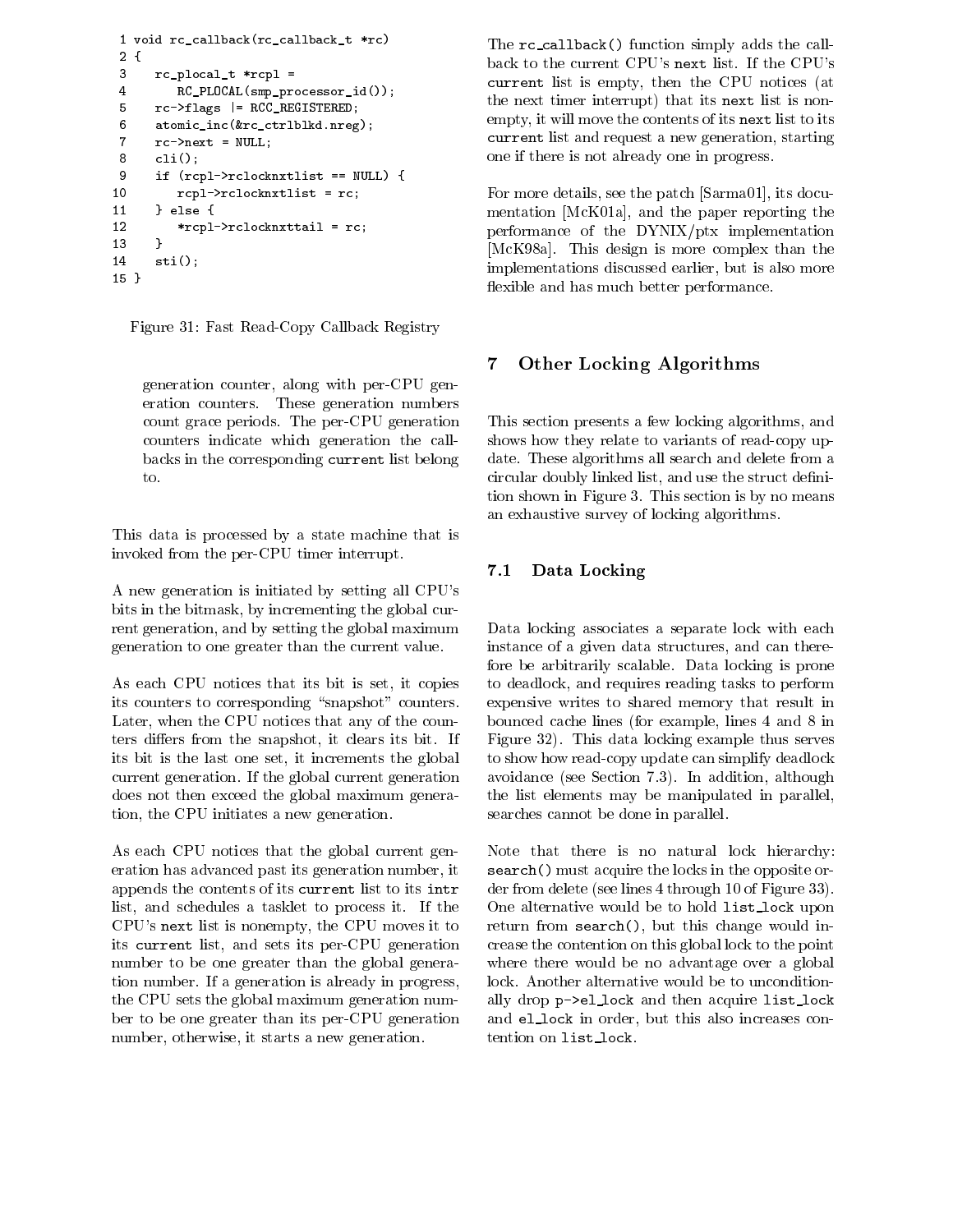```
1 struct el *search(long addr, bool keeplock)
2 {
3
     struct el *p;
4 spin_lock(&list_lock);
5
     p = head->next;
6 while (p := head) {
7 if (p->address == addr) {
          8 spin_lock(&p->lock);
8
9 if (!keeplock) {
10
            spin_unlock(&list_lock);
11 }
12
         return (p);1313 }
14 p = p-\text{next};15 }
16
    spin_unlock(&list_lock);
17 return (NULL);
18 }
```
Figure 32: Data-Locked Search

Although this deadlock-avoidance code is not too complex in this "toy" example, it has doubled in size compared to Figure 9. Not only is data-locked deletion function more difficult to write and inspect, it is also more difficult to test. Lines 5 through 9 are only executed in case of a race with another CPU, and line 8 requires an additional race at the same time.

#### 7.2 Reader-Writer Locking

18 }

Ingo Molnar's brlock is an example of a distributed  $\frac{6}{7}$ reader-writer lock [Hseih91]. It can be thought of  $\frac{1}{8}$ as a cache-aligned array of per-CPU locks, where a reading task acquires only its CPU's lock, and a writing task must acquire all CPUs' locks. The cacheline containing a given CPU's lock is therefore likely to remain in that CPU's cache, so that readers are much less likely to need to bounce cache lines. However, brlock structures are quite large,  $15$ <br>so that they normally cannot be embedded within 16 so that they normally cannot be embedded within  $\frac{16}{17}$ data structures. The code structure is very similar  $\frac{17}{18}$ to that of reader-writer locking, but attains much  $\frac{10}{19}$ higher concurrency in parallel searches as long as  $\frac{15}{20}$ reading is much more common than writing.

Figure 34 shows the search() code, which has gained some complexity because the list lock might need to be kept in either read or write mode. However, this added complexity allows reading tasks to search the list and to examine individual elements in parallel. Writing tasks are still serialized.

```
1 void delete(struct el *p, bool keeplock)
 2 {
3 long addr;
 4 if (!spin_trylock(&list_lock)) {
 5 addr = p->address;
 6 spin_unlock(&p->lock);
 7 if ((p = search(data, 1)) == NULL) {
 8 return;
\overline{9}9 }
10 }
11 p->next->prev = p->prev;
12 p-\text{prev}-\text{next} = p-\text{next};13 spin_unlock(&p->lock);
14
        if (!keeplock) {
15
            spin_unlock(&list_lock);
        ŀ
– 16 anis 16 anis 16 anis 16 anis 16 anis 16 anis 16 anis 16 anis 16 anis 16 anis 16 anis 16 anis 16 anis 16 anis 16 anis 16 anis 16 anis 16 anis 16 anis 16 anis 16 anis 16 anis 16 anis 16 anis 16 anis 16 anis 16 anis 16
17 kfree(p);
18 }
```
Figure 33: Data-Locked Deletion

```
1 struct el *search(long addr, bool write)
 2 {
3 struct el *p;
 4 if (write) {
 5 br_write_lock(&list_lock);
       6 } else {
           br_read_lock(&list_lock);
       \mathcal{F}8 }
       p = head->next;while (p := head) {
           if (p-\texttt{address} == \texttt{addr}) {
12 return (p);
           \mathcal{F}13 }
14 p = p->next;
15
       \mathcal{F}<u>– – Jean Jacques III (b. 1588)</u>
       if (write) {
           br_write_unlock(&list_lock);
       } else {
18 a second terms of the second second second second second second second second second second second second s
           br_read_unlock(&list_lock);
       \mathcal{F}20 }
21return (NULL);
22 }
```
Figure 34: Reader-Writer Locked Search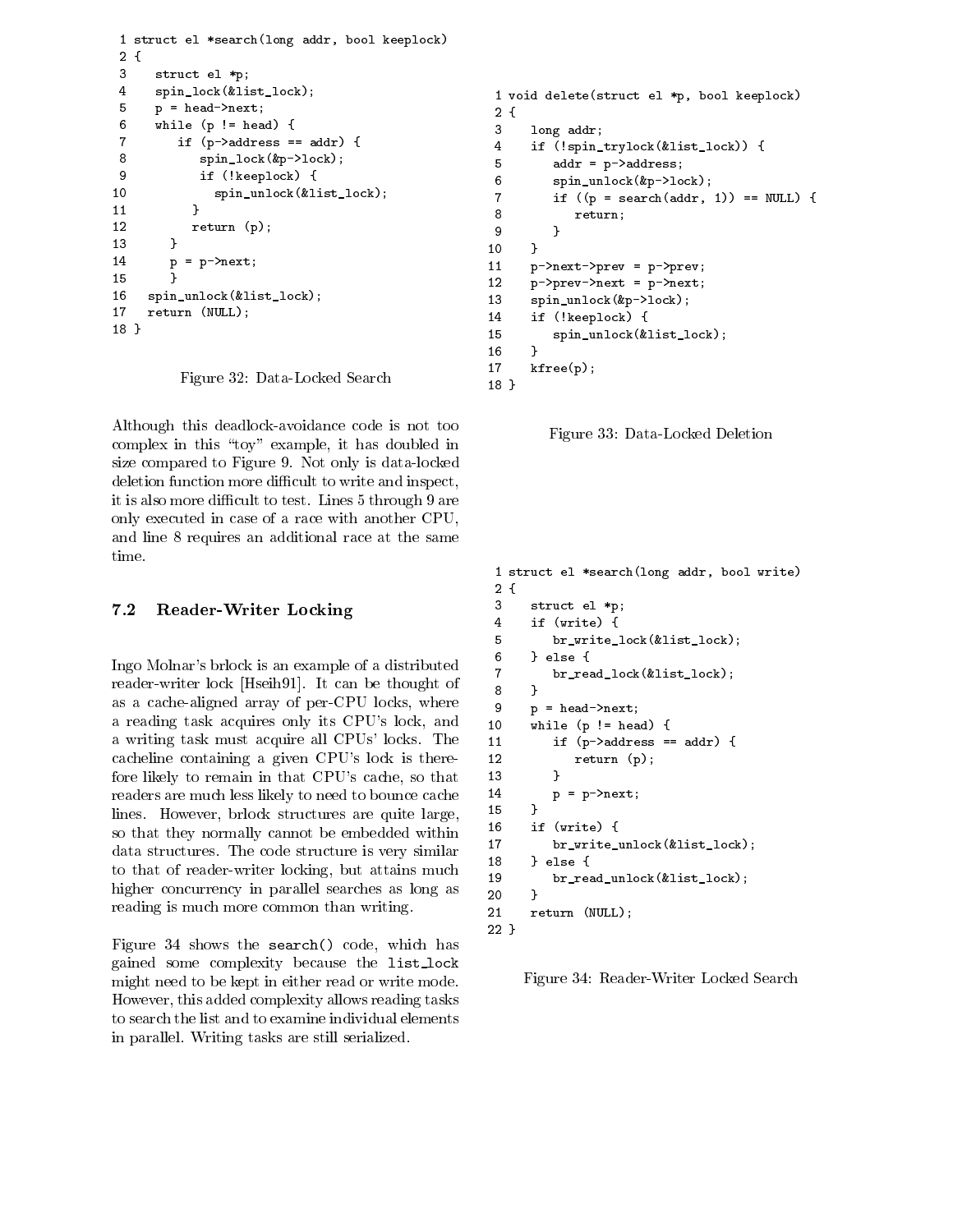```
1 void delete(struct el *p, bool keeplock)
2 {
3
     3 p->next->prev = p->prev;
4 p->prev->next = p->next;
5
     5 if (!keeplock) {
6 br_write_unlock(&list_lock);
7 }
8
     kfree(p);
9 }
```
Figure 35: Reader-Writer Locked Deletion

The deletion code (Figure 35) is reasonably simple.  $\frac{9}{10}$ The caller must have kept the list lock in write  $\frac{10}{11}$ mode, presumably by having invoked search()  $\frac{11}{12}$ with write!=0.

It is possible to combine the ideas of reader-writer  $\frac{1}{15}$ locking and data locking, which allows multiple updating tasks to manipulate individual elements concurrently, but this combining adds more complexity.

#### 7.3 Read-Copy Update Without Stale Data

There are a number of ways of suppressing stale data in read-copy update algorithms. One of the simplest approaches is to combine the ideas of data locking with those of read-copy update, using a per-element lock and a deleted flag to detect and reject stale data, as shown in Figures 36 and 37. This approach introduces some cacheline bouncing, since the element must be locked in order to safely test the age is a significant and the although it is also possible to accomplish this test safely with (for example) compareand-exchange instructions, the cachelines will still bounce. However, only the cachelines containing  $\frac{4}{10}$ the elements themselves will bounce, since there is  $\frac{5}{6}$ no need for a list lock to guard the search.

Figure 37 shows the corresponding delete function, which adds only the setting of the delete flag and  $10$ the acquisition and release of the per-element lock to the read-copy delete algorithm shown in Figure 9.

#### 7.4 Read-Copy Update Across Context Switches

There are also a number of ways of holding references across context switches. One of the sim-

```
1 struct el *search(long addr)
2 {
3
     struct el *p;
5
     p = head->next;
6
     while (p := head) {
        if (p-\texttt{address} == \texttt{addr}) {
8
           8 spin_lock(&p->lock);
9
           9 if (!p->deleted) {
              return (p);11 }
           spin_unlock(&p->lock);
13 }
14 p = p->next;
15 }
16 return (NULL);
17}
```
– *17 anis 17 anis 17 anis 17 an*is 17 anis 17 anis 17 anis 17 anis 17 anis 17 anis 17 anis 17 anis 17 anis 17 anis 17 anis 17 anis 17 anis 17 anis 17 anis 17 anis 17 anis 17 anis 17 anis 17 anis 17 anis 17 anis 17 anis 17

Figure 36: Read-Copy Search Without Stale Data

```
1 void delete(struct el *p)
2 {
3 spin_lock(&list_lock);
4 spin_lock(&p->lock);
     5 p->next->prev = p->prev;
     p->prev->next = p->next;
7   p->delete = 1;
8
     8 spin_unlock(&p->lock);
     9 spin_unlock(&list_lock);
     kfree_rcu(p, NULL);
11 }
```
Figure 37: Read-Copy Deletion Without Stale Data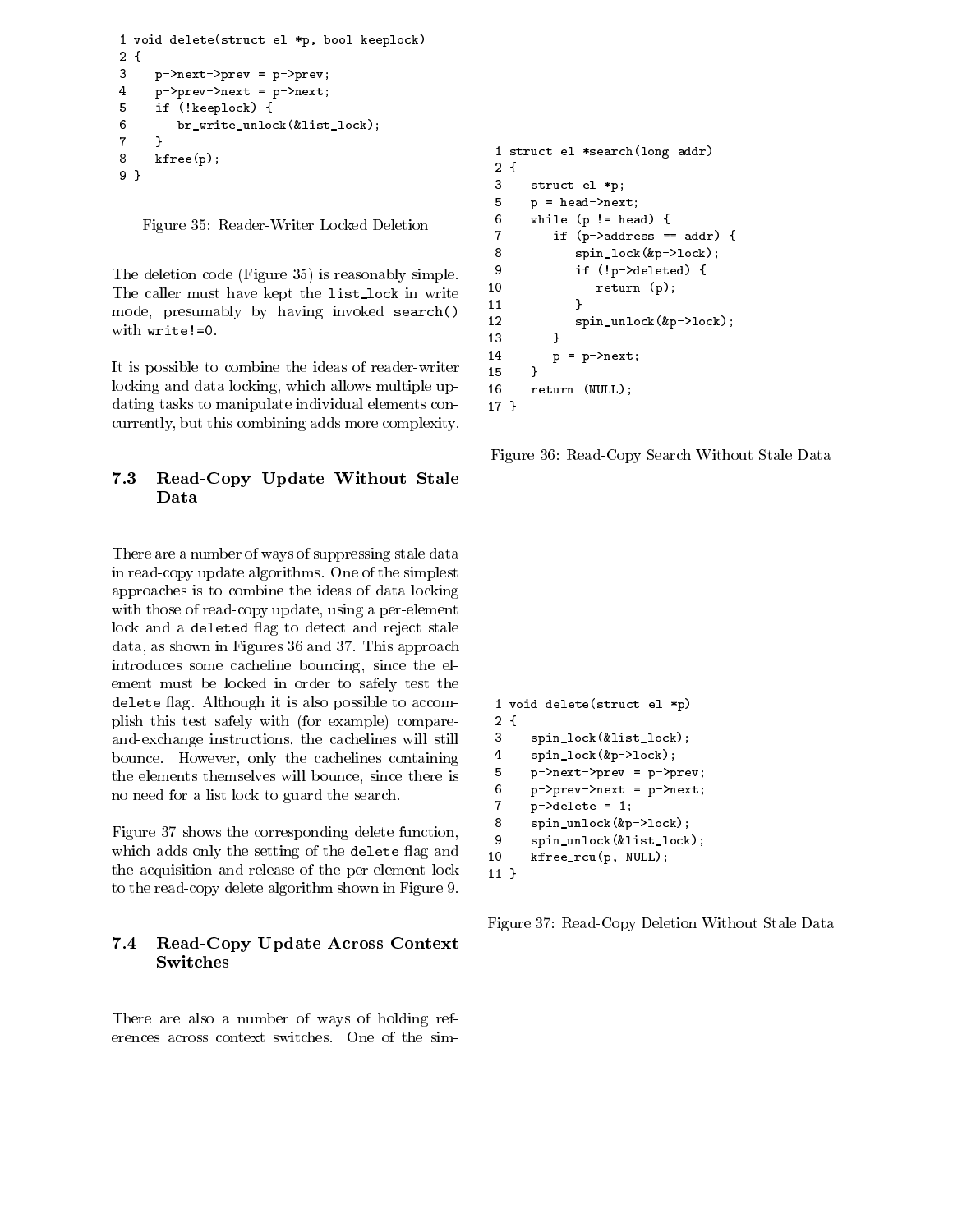```
1 void hold(struct el *p)
2 {
3
     3 spin_lock(&p->lock);
4 atomic_inc(&p->refcnt);
5
     5 spin_unlock(&p->lock);
6 }
```
Figure 38: Read-Copy Hold Across Context **Switches** 

```
1 static void release(struct el *p)
2 {
3 spin_lock(&p->lock);
\overline{4}4 if (atomic_dec_and_test(&p->el_refcnt) {
5 kfree_rcu(p, NULL);
6 }
7 spin_unlock(&p->lock);
8 }
```
Figure 39: Read-Copy Release

plest approaches is to combine the ideas of reference counting with those of read-copy update, using a per-element reference counter as shown in Figures 38, 39, and 40. The search() algorithm is identical to that shown in Figure 8, but hold() must be called if a reference to the element is to be held across a context switch, and a balancing release() must be called some time after return from the context switch. This approach again introduces some cacheline bouncing due to hold()'s locking and manipulation of refcnt, however, hold() need only be called when a context switch is encountered. Although it is again also possible to eliminate the locks via compare-and-exchange instructions, the cachelines will still bounce. However, there is no list lock, and hence no bouncing cachelines corresponding to a list lock.

Figure 40 shows the corresponding delete function, which adds only release to the read-copy delete algorithm shown in Figure 9.

## 8 Concluding Remarks

In restricted but commonly occurring situations, read-copy update can signicantly reduce complexity while simultaneously improving performance and scaling. It does so by splitting updates into two phases, with an intervening grace period. This form of update greatly simplifies handling races be-

```
1 void delete(struct el *p)
2 {
3
     3 spin_lock(&list_lock);
4 p->next->prev = p->prev;
     5 p->prev->next = p->next;
5
6 release(p);
7 spin_unlock(&list_lock);
8 }
```
Figure 40: Read-Copy Deletion Across Context Switches

tween modications and concurrent accesses while still maintaining good performance on contemporary hardware.

Although read-copy update is new to Linux, it has been in production use within Sequent's DYNIX/ptx kernel since 1993, and was independently developed for K42 and Tornado. DYNIX/ptx is a highly scalable non-preemptive Unix kernel supporting up to 64 CPUs that is primarily used for high-end database servers, and K42 and Tornado are research operating systems that are designed from the ground up to run efficiently on SMP and NUMA systems.

Read-copy update is used as shown below. The most common use of read-copy update is efficient maintenance of linked data structures as described in Sections 2 and 7.

- 1. Distributed lock manager: recovery, lists of callbacks used to report completions and error conditions to user processes, and lists of server and client lock data structures. This subsystem inspired read-copy update.
- 2. TCP/IP: routing tables, interface tables, and protocol-control-block lists.
- 3. Storage-area network (SAN): routing tables and error-injection tables (used for stress testing).
- 4. Clustered journaling file system: in-core inode lists and distributed-locking data structures.
- 5. Lock-contention measurement: B\* tree used to map from spinlock addresses to the corresponding measurement data (since the spinlocks are only one byte in size, it is not possible to maintain a pointer within each spinlock to the corresponding measurement data).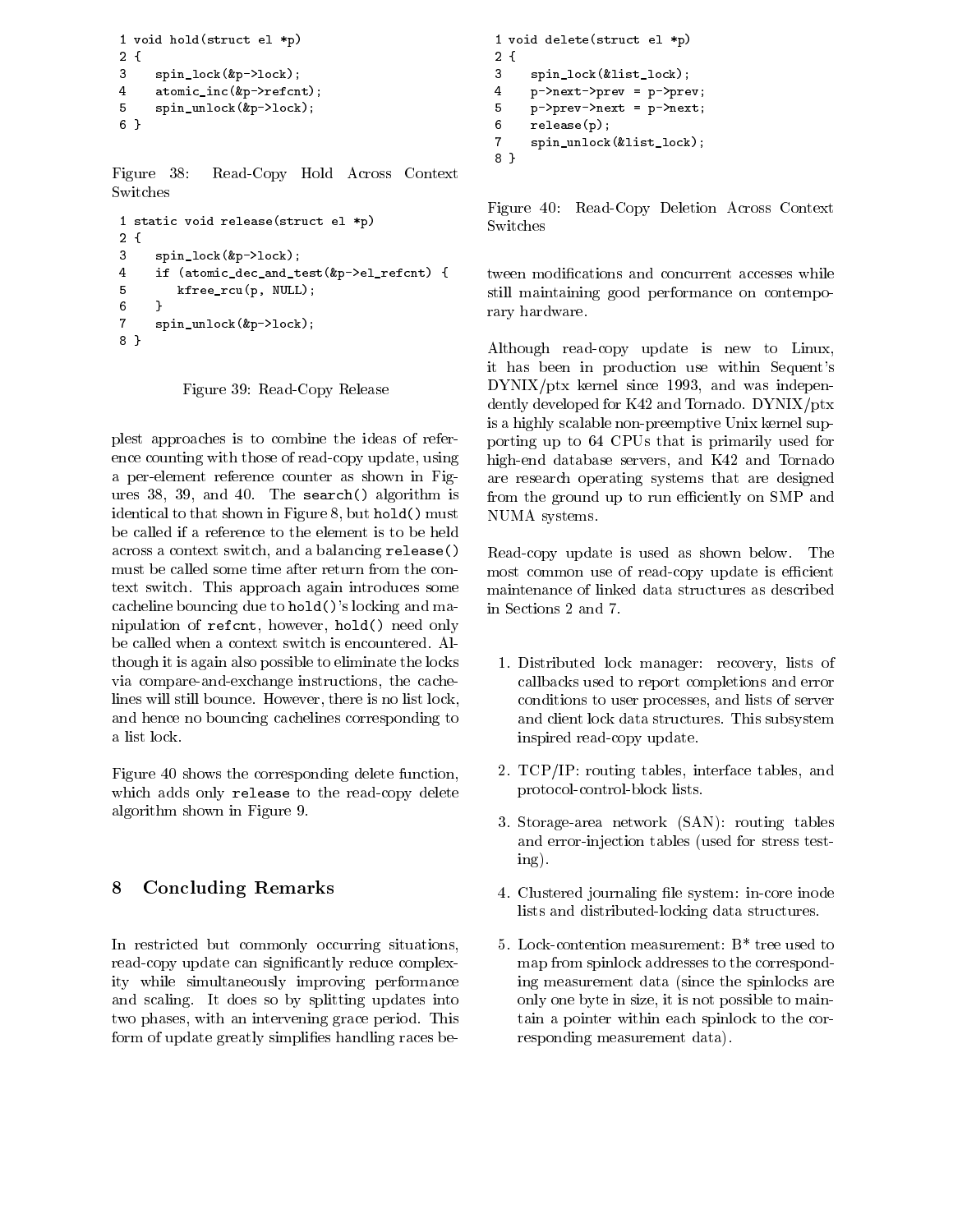- 6. Application regions manager (which is a workload-management subsystem): maintains lists of regions into which processes may be con fined.
- 7. Process management: per-process system-call tables as well as the multi-processor trace data structures used to support user-level debugging of multi-threaded processes.
- 8. LAN drivers: resolve races between shutting down a LAN device and packets being received by that device.

The Tornado and K42 [Gamsa99] research operating systems independently developed a form of readcopy update, which is used as follows:

- 1. To provide existence guarantees throughout these operating systems. These existence guarantees simplify handling of races between use of a data structure and its deletion.
- 2. To identify quiescent states so that implementations of an object can be swapped on the fly while the object is in active use.

The patches described in this paper show that readcopy update is feasible and useful in the Linux kernel. More work is needed to obtain the right balance between simplicity of read-copy update's implementation and its capability. We will apply read-copy update to more areas in the Linux kernel, and measure the resulting effects on performance and complexity.

Linux continues to evolve, and one possible addition to Linux is in-kernel preemption. Although the current read-copy update patches do not handle preemption, there is ongoing work in this area [Russell01b]. Furthermore both Tornado and K42 provide existence proofs that read-copy update is both feasible and useful in preemptive environments.

#### 9 Acknowledgements

We owe thanks to Stuart Friedberg, Doug Miller, Jan-Simon Pendry, Chandrasekhar Pulamarasetti, Jay Vosburgh, Dave Wolfe, Peter Strazdins, and Anton Blanchard for their willingness to try out readcopy update, to Keith Owens for valuable discussions of module unloading, and to Ken Dove, Brent Kingsbury, John Walpole, James Hook, Dylan Mc-Namee, and especially to Andrew Black for many helpful discussions. We are also indebted to Phil Krueger and Hubertus Franke for their careful review of this paper.

### 10 Availability

Read-copy update is freely available under GPL [Russell01a, Sarma01, Russell01b]. The FDmanagement, hotplug-CPU, and module-unloading patches that use read-copy update are also freely available under GPL [Soni01b, Russell01c, Soni01a].

More information is available at:

http://lse.sourceforge.net/locking/rclock.html http://www.rdrop.com/users/paulmck

#### **References** 11

#### References

- [Adams91] G. R. Adams. Concurrent Programming, Principles, and Practices, Benjamin Cummins, (1991).
- [Bhatt01] S. Bhattacharya Re: [PATCH  $for \t2.5$  preemptible kernel, http://www.uwsg.indiana.edu/hypermail/linux /kernel/0104.1/0111.html, April 2001.
- [Burger96] D. Burger, J. R. Goodman, and A. Kgi. Memory bandwidth limitations of future microprocessors, Proceedings of the 23rd International Symposium on Computer Architecture, May, 1996. pp. 78-89,
- [Gamsa99] B. Gamsa, O. Kreiger, J. Appavoo, and M. Stumm. Tornado: maximizing locality and concurrency in a shared memory multiprocessor operating system, Proceedings of the 3rd Symposium on Operating System Design and Implementation, New Orleans, LA, February, 1999.